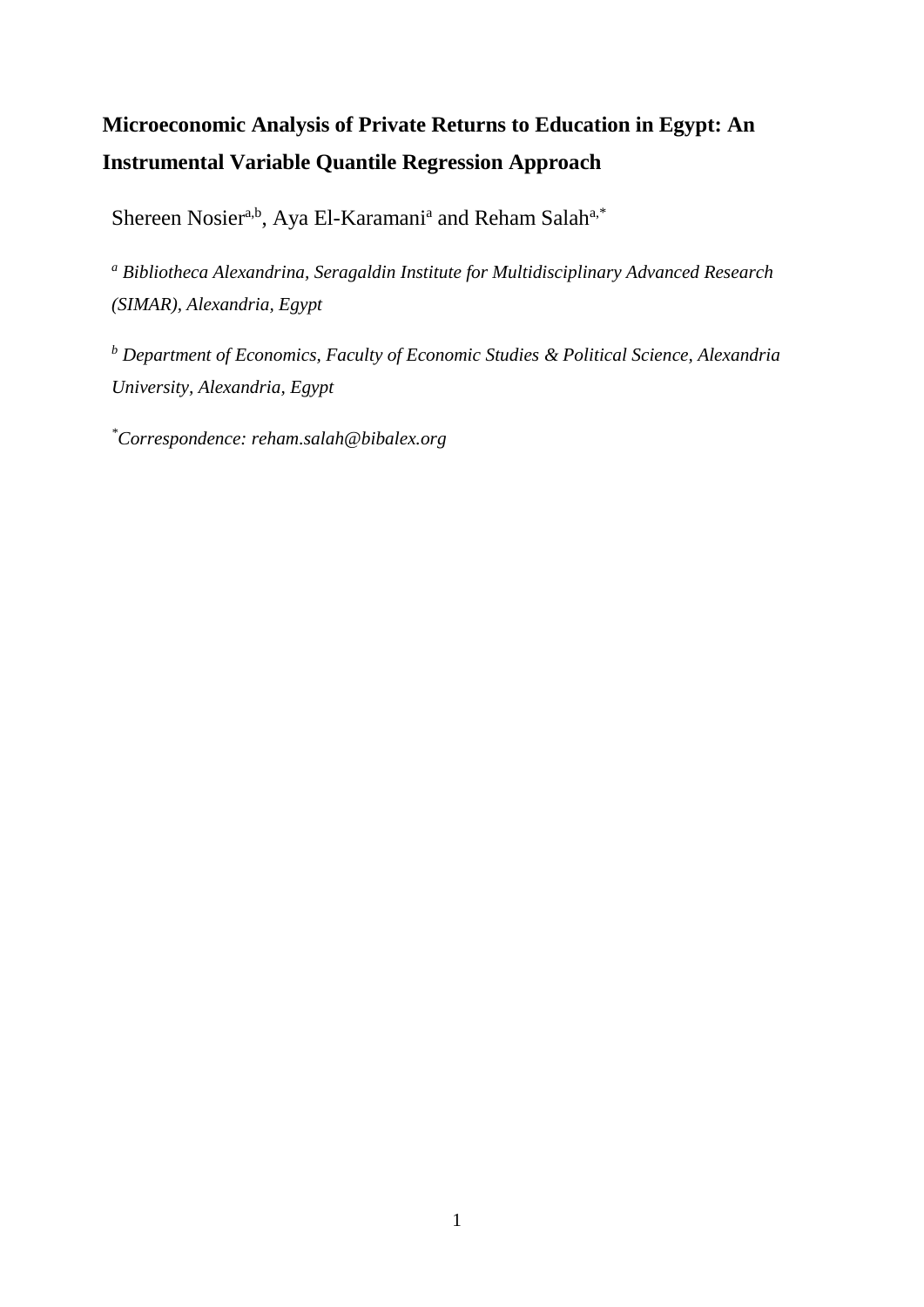# **Microeconomic Analysis of Private Returns to Education in Egypt: An Instrumental Variable Quantile Regression Approach**

This study provides updated estimates for the rate of return to an additional year of schooling in Egypt. Additionally, it addresses the major issues of heterogeneous returns and endogeneity of educational attainment. Instrumental Variable Quantile Regression along with other models are employed for that objective. The paper uses the most recent issues of the Harmonized Labor Force Survey (HLFS) and Egypt Labor Market Panel Survey (ELMPS) from 2008 to 2018. The findings can be summarized as follows; the returns increase over time up to 2015 then decreases to reach 5.67% in 2018, a number that falls below the global average. Moreover, females' returns to education are higher than males; the returns are also higher in urban areas compared to rural ones providing an evidence that there exists developmental bias towards urban regions in Egypt. In line with preceding studies, the instrumental variable two-stage least squares estimates are higher than the ordinary least squares' estimates. Additionally, a confirmation of heterogeneous returns across the wage distribution is presented. The instrumental variable quantile regression estimates exhibit an increasing pattern across the levels of wages. Thus, the less able individuals gain lower marginal profits of education than do the more gifted employees. Indicating complementarity between education and unobservable characteristics and that education may aggravate wage inequality in Egypt. Furthermore, it confirms the presence of the over education crisis. Moreover, the region-based results in terms of the ability explanation provide that education complements low ability in rural areas while it compensates it in urban ones.

Keywords: returns to education, endogeneity, heterogeneous returns, instrumental variable quantile regression, wage distribution, Egypt.

Word count: 10,059

Disclosure statement: No potential conflict of interest was reported by the authors.

#### **Introduction**

The education of the workforce of a country is regarded as an essential step towards economic growth, poverty alleviation and global competitiveness (Elsayed & Marie, 2021). Besides, at the microeconomic level, the outcomes of the individual's labour market are clearly linked to his or her education. Yet, a huge barrier to investment in education is chiefly driven by credit constraints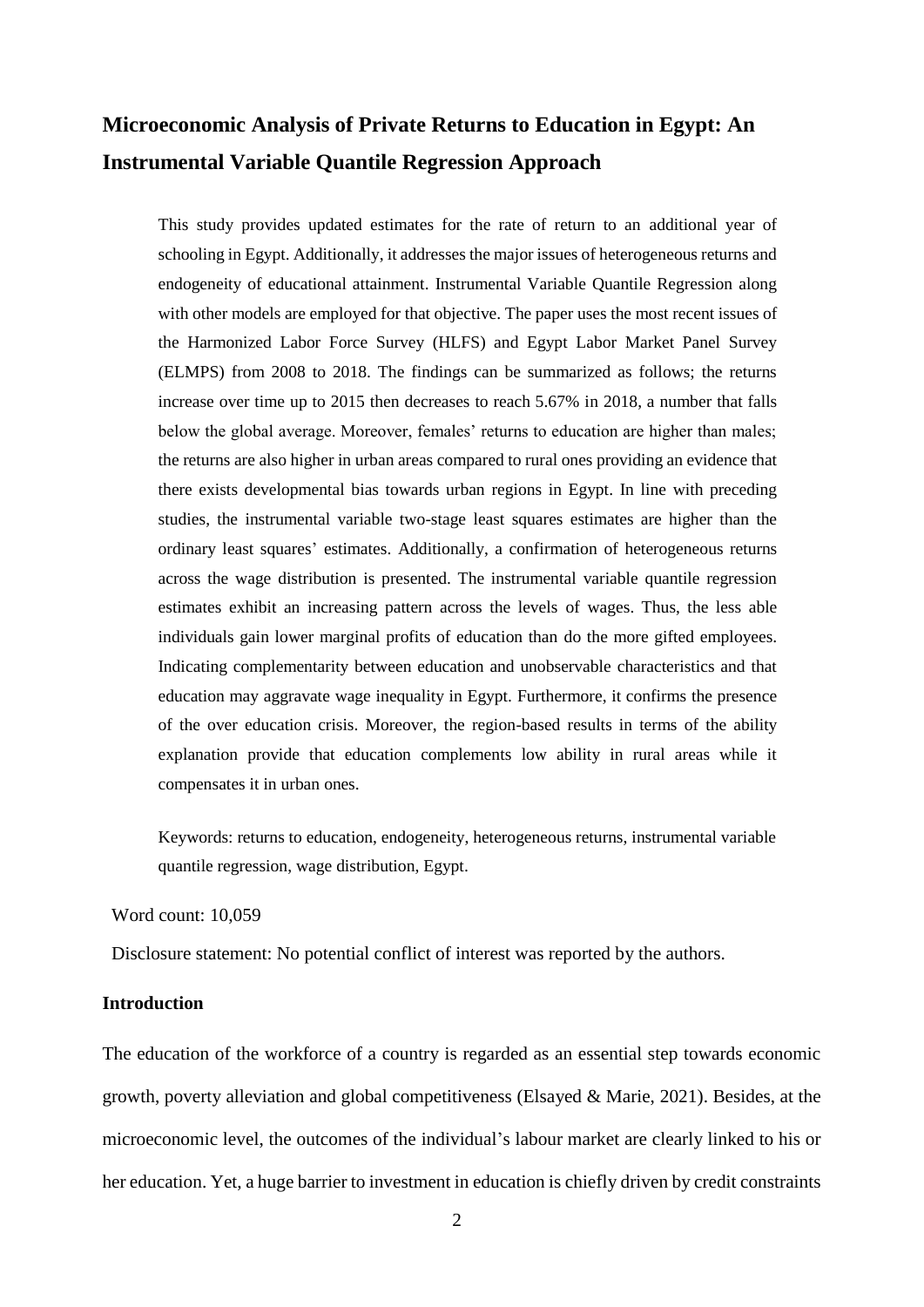that are faced by poorer households (Elsayed & Marie, 2021). Consequently, it is very important to examine the relation between the educational sector and the labour market. Moreover, the question of whether education influences people differently across the wage distribution is considerably less understood (Balestra & Backes-Gellner, 2017).

On another horizon, Egypt has faced a huge rise in population by mid-1970, consequently, the number of students enrolling to school has grown by more than 50% (Elsayed & Marie, 2021). As a result, a fundamental policy implying the reduction of compulsory years of education –from six to five– was imposed in 1990. According to Elsayed and Marie (2021), this policy lessened educational costs and resulted in increasing the levels of investment in human capital as well as lowering gender inequalities.

The estimation of the Rate of Return to Education (RORE) has been an area of great interest for several decades. For the studies that have estimated the private RORE on a global level, there has been no consensus regarding whether returns are higher for primary, secondary or tertiary education. Concerning the estimates of the Middle East and North Africa (MENA) region, several papers found the return to tertiary education to be the highest (Pscaharapoulos, 1994; Pscharapoulos & Patrinos, 2004; Rizk, 2019). Colclough et al. (2010) also concluded the same for African countries. On the other hand, Tzannatos et al. (2016) found the RORE to be the highest at the primary level for Arab countries. Montenegro and Patrinos (2014) reached similar conclusion for the MENA region.

Further, regarding the RORE across the distribution of the wage, possible heterogeneous returns of schooling on wages were discovered. In addition, another issue concerning the endogeneity of educational attainment was revealed (Balestra & Backes- Gellner, 2017). Consequently, the two previously stated matters often complicate the estimation of the impacts of educational attainment on the earnings distribution.

As a result, the objective of this research is to estimate the private RORE in Egypt to understand how education affects the earnings and to address the two major issues of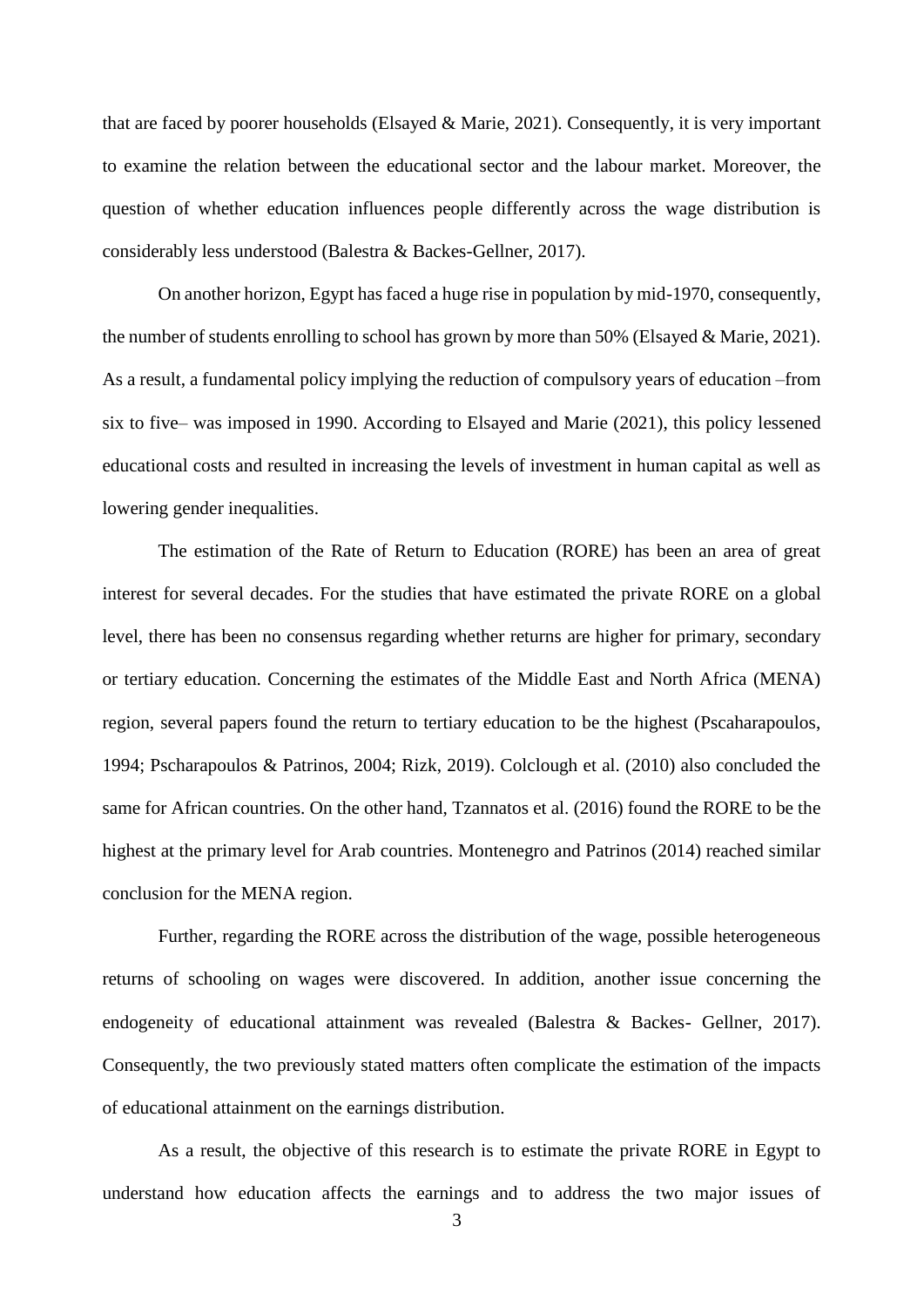heterogeneous returns to education and endogeneity of educational attainment. For that purpose, the most recent available issues of the Harmonized Labor Force Survey (HLFS) and Egypt Labour Market Panel Survey (ELMPS) from 2008 to 2018 are employed. Due to the relevance of the Quantile Regression (QR) to the analysis of the RORE across the different points of the wage distribution, one of the main contributions of this work is to examine the potential effects of education and various unobserved factors such as ability and social skills on earnings using QR. Not only this, but also the Instrumental Variable Two-Stage Least Squares (IV-TSLS) that addresses the endogeneity issue and the Instrumental Variable Quantile Regression (IVQR) that targets heterogeneity and endogeneity problems concurrently, will be applied. Afterwards, the results of the standard Ordinary Least Squares (OLS), IV-TSLS, QR and IVQR will be compared to determine whether taking heterogeneity and endogeneity into consideration changes the findings and conclusions. It is worth mentioning that this is the first Egyptian study to conduct an IVQR on this subject matter.

The paper is structured as follows. It starts with presenting the relevant literature followed by the employed methodology. Subsequently, the utilized datasets are listed. The following section provides some descriptive statistics. Afterwards, the results are presented and discussed. Finally, the conclusion and some policy recommendations are presented.

## **Literature Review**

Estimating the RORE has been a prevalent topic of interest. Previous studies have employed different modelling techniques to estimate the Mincer earnings equation; OLS, IV-TSLS, QR and IVQR. So, the literature is classified as follows. Firstly, the findings of the studies that utilized OLS are presented, then the findings of the studies that have estimated RORE for Egypt specifically, then the studies that have performed QR analysis and finally IVQR methods.

Speaking of the OLS results of the simple Mincerian equation, Montenegro and Patrinos (2014) estimated the schooling returns for 139 economies. They reported an average RORE of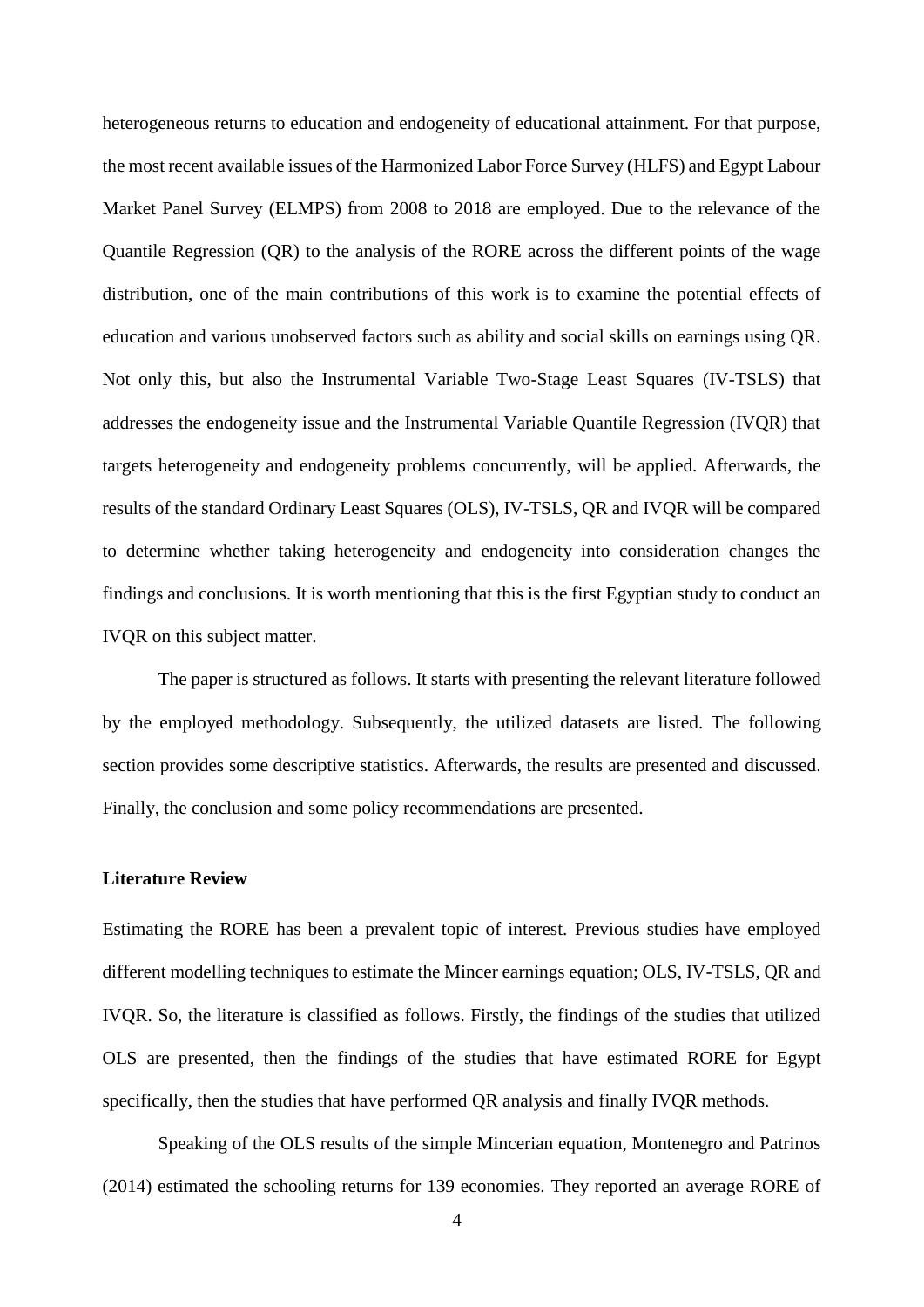10% between 1970 and 2013 for the whole sample. Regarding males and females' estimates, the RORE was 9.6% and 11.7% respectively for the studied sample as a whole. Similarly, Tzannatos et al. (2016) estimated educational returns for 22 Arab countries. The estimates were between 5.8% and 6.3% for women and between 5.2% and 5.3% for men. In 2018, Psacharopoulos and Patrinos estimated the RORE over the years 1950 to 2014. They claimed that the returns have been increasing since 2000 to reach about 9.1% on average. It was found to range from 5.7% in the MENA region to 11% in Latin America. Further, the returns to male education were found to be 2% less than females'. Many studies concluded that females returns are higher such as Patrinos, Psacharopoulos & Tansel, 2019; Psacharopoulos & Patrinos, 2018; Barouni & Broecke, 2014 among others.

Moving on to the returns at the different levels of education using the extended Mincer model, Psacharopoulos (1994) have indicated that the private RORE was the highest for the tertiary level compared to the primary and secondary levels in the MENA region, estimated at 17.4%, 15.9% and 21.7% for the primary, secondary and tertiary levels respectively. Contradicting their global estimate, which indicated that returns to the primary level are the highest. In 2004, Psacharopoulos and Patrinos found the returns to primary education to be the highest on a global level with 26.6%. Colclough et al. (2010) reviewed the outcomes of previous literature spanning 1960 to the early 2000s for 31 countries. They calculated the RORE for African countries to be 8.9%, 9.7%, 14% and 22.7% for primary, lower secondary, upper secondary and tertiary levels respectively.

For the case of Egypt, in 2019, Rizk estimated a 5% RORE in Egypt in 2010/2011. It was detected that the average RORE was higher for females. The return to university education was 8.6%, which is the highest. The rate of increase in earnings was 2.3%, 4.1% and 5.3% for basic, secondary and post-secondary levels respectively. Using data of 2012, Assaad et al. (2016) estimated the RORE for males of ages 20 to 45 in Egypt after the policy reform of lessening compulsory years of schooling to 5 years instead of 6 years. The study disclosed that this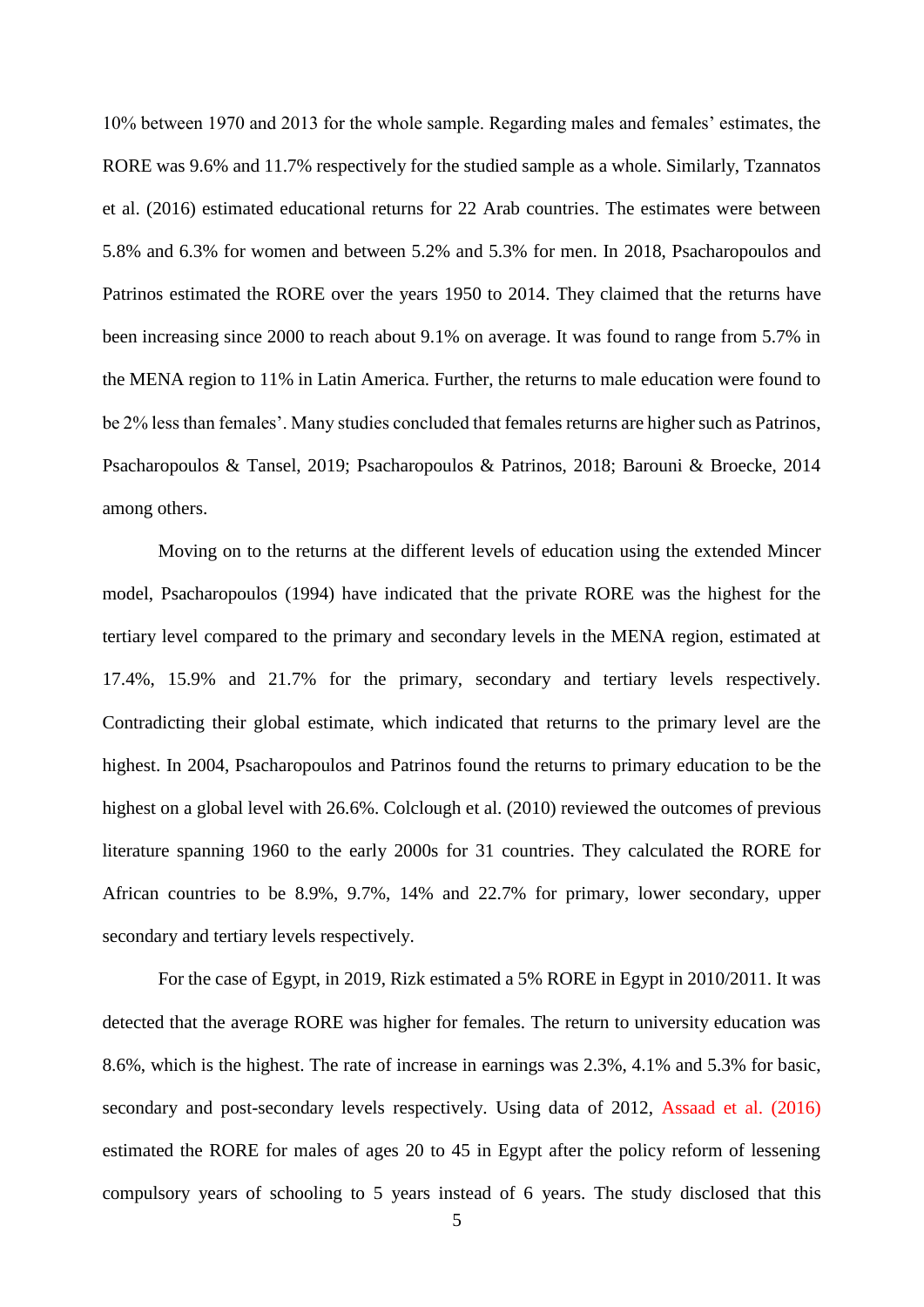procedure affected males' completed years of schooling negatively whilst, the influence of it on females' educational attainment was insignificant. In addition, the IV-TSLS estimated the RORE of the studied sample of males to range between 2% to 5.7%.

In 2014, Barouni and Broecke concluded that, for 2006, the return to basic education was the lowest. In addition, the return was found higher for women. A similar effort was conducted by Krafft (2013) who focused on the returns to vocational education in Egypt in 2012. A 4.1% RORE was estimated for males. Further, the returns to vocational secondary and university education relative to no education were 10.5%.and 44.7% respectively. Likewise, Salehi-isfahani (2009) estimated a 5.3% RORE in Egypt for 2006 for men. The study showed that returns to basic education, upper secondary, vocational and tertiary levels relative to less than primary were 8.6%, 4.4%, 3% and 7.5% respectively. In their study, Salehi-Isfahani et al. (2009) conducted a comparison of private RORE of urban males in Egypt, Iran, and Turkey during the period 1987 - 2006 using the same methodology- a modified version of Mincer earnings function. The sample was limited to full time urban male-workers aged 20–54 who are salary earners. The RORE in Egypt was found to be about 5.3% in 2006 compared to 12.4% and 7.6% in Turkey and Iran respectively. In addition, regarding the returns at different levels of schooling, the study demonstrated low returns to vocational training as compared to general upper secondary in Iran and Egypt. The authors claimed that such a finding may be due to how students are being chosen at vocational and general upper secondary education. Moreover, the increasing competitiveness in the three countries across time may have increased earnings on university education and in rare cases to vocational education, but not to secondary school. An interesting finding was revealed by El-Hamidi (2006) using data for 1998 in Egypt. It was disclosed that male-returns to vocational education are higher than general secondary by 29%. While the respective difference for females was merely 4%. The study explained such outcome by the possible fact stating that academic secondary is not reviewed as a terminal degree. Moreover, male graduates of higher institutes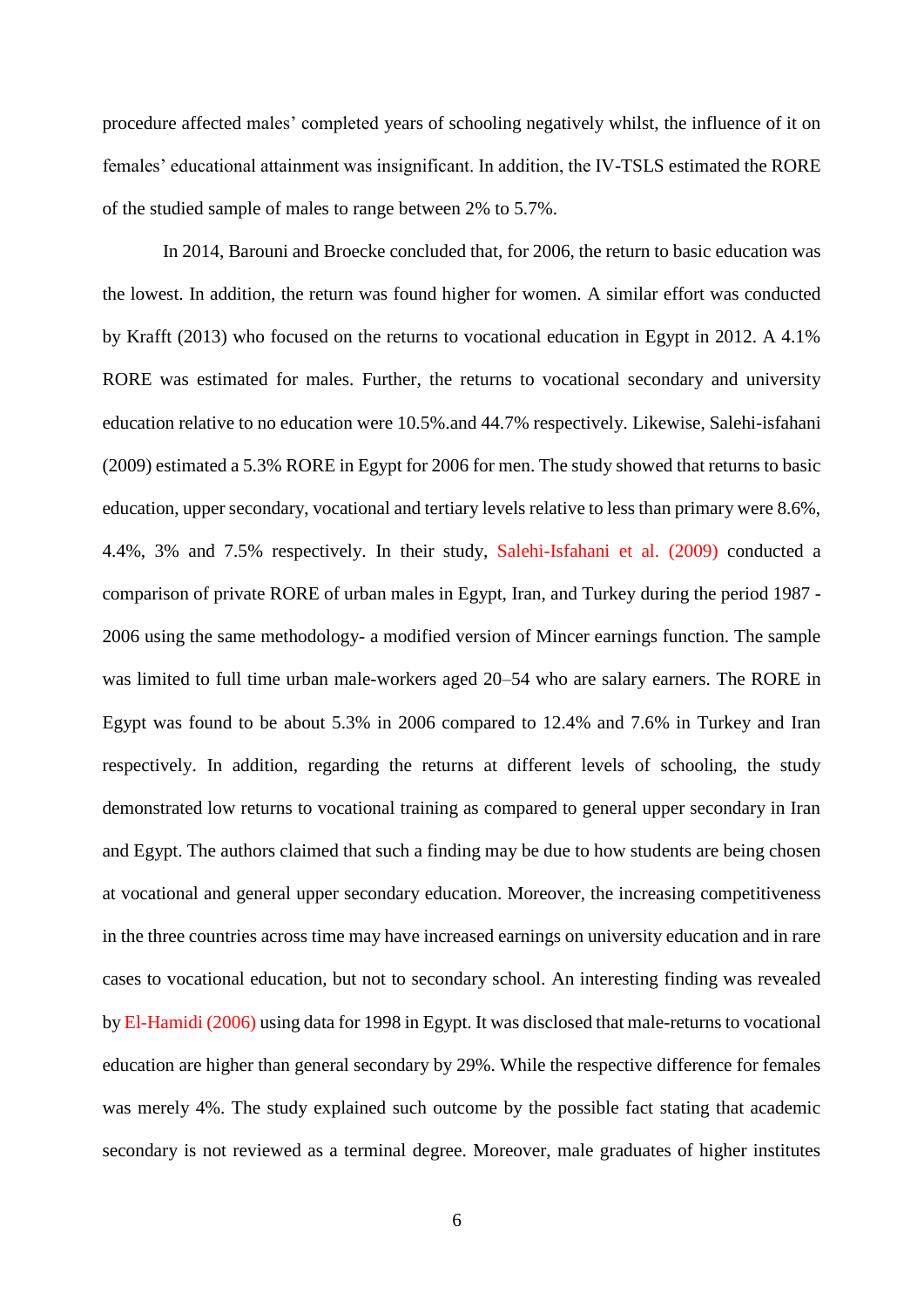were found to earn more than their vocational secondary peers by 11%. Yet, the corresponding value of females was 3%.

If RORE is constant regardless of the wage distribution, OLS is adequate to estimate it. Otherwise, if the influence of education is heterogeneous across the wage distribution, the estimated RORE can be biased. Accordingly, QR is used to examine that heterogeneous impact at different points of the wage distribution. In addition, the wage distribution reflects education and unobservable factors such as ability and social skills. That is, individuals at the bottom of the wage distribution are susceptible to have lower education and lesser endowment of unobservable skills (Knight & Song, 2003). Recently, the applied literature is interested in investigating whether the effect of education is independent of these unobservable characteristics, compensates for them or complements them (Fiszbein, et al., 2007).

Using QR, most of the literature indicates that the RORE is different across quantiles of wage leading to three possible situations. First, education complements low skills, thus a larger effect is observed at the top of the wage distribution than at the bottom. Second, education compensates for these unobservable low skills, therefore larger effect should be found at the bottom of the wage distribution. Finally, the effect of education is independent of these unobservable skills, therefore, RORE is constant at the different points of wage distribution and the OLS estimates are enough (Walker & Zhu, 2001).

Regarding the first finding, in 2004, Martins and Pereira estimated the RORE for 15 European countries over the period (1980-1995) and indicated that the RORE is higher at the top of the wage distribution than at the bottom for 11 out of the 15 European countries. These results suggest a positive interaction between schooling and ability. Moreover, the QR estimates of South Africa (Mwabu & Schultz, 1996); deduced that among whites, returns to higher education increase from 9% to 18% with increasing percentiles of the earnings distribution. Likewise, Arabsheibani, et al. (2003) estimated the returns for men in Brazil in 1988, 1992 and 1998, and found that, RORE is very high, ranging from 7% to 26% depending on levels of experience and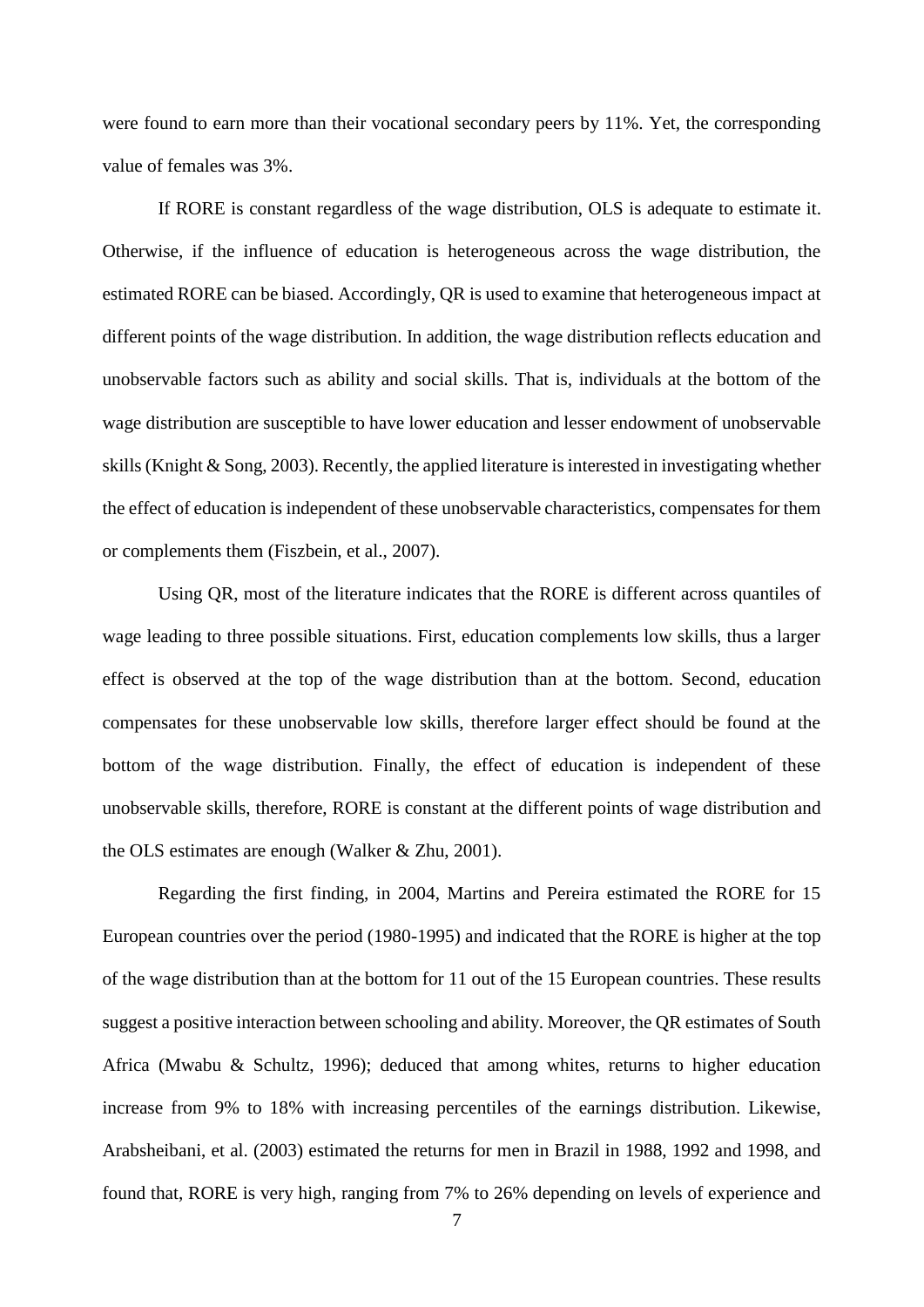education. Similar results are obtained for Argentina by Fiszbein, et al. (2007). The paper concluded that men in higher quantiles have higher returns.

Martins and Pereira (2004) reviewed the possible reasons for the positive relation between the RORE and percentiles of the wage distribution. The first is *over-education*, since highly educated workers take low-skilled jobs with low wage; therefore, low wage is related to low RORE. The second is ability, that is, if education enhances *ability*, the RORE may compound the effect of education and ability together. Therefore, higher wage could be due to higher education and more ability, and vice versa. Differences in school quality is the third possible cause. Mincer model only takes into consideration the differences in schooling quantity, ignoring the effect of quality.

The second finding exists when education compensates for the unobservable low ability and skills. Mwabu and Schultz (1996) indicating that in South Africa in 1993, schooling and ability are substitutes for African males at the primary level. For this group, returns are about 10% - 13% forthe lower half ofthe deciles, and they diminish forthe upper half.These quantile estimates indicate that there would be significant returnsto extending primary education to the less educated and less able Africans (Knight & Song, 2003). Similar results are underlined for women in Argentina. Fiszbein, et al. (2007) asserted that returns are the highest at the lowest quantile, meaning that education is a substitute for ability in the case of Argentine women.

Among the leading works that utilized the QR in Egypt is (Jemmali & El Hamidi, 2018). The study investigated the schooling earnings differentials among college and non-college graduates who are wage earners aged 18-30 years in Egypt for the years 2006 and 2012. College graduates were detected to get higher hourly wages than their non-college peers. Specifically, the RORE was found to be around 8% and 14.2% for college degree holders in 2006 and 2012 respectively. Moreover, on average, university graduates' earnings are 27.7% and 19.8% higher than their non-college counterparts in 2006 and 2012 respectively demonstrating a declining average wage gap amongst the two groups over years. Yet, this wage gap is not uniform across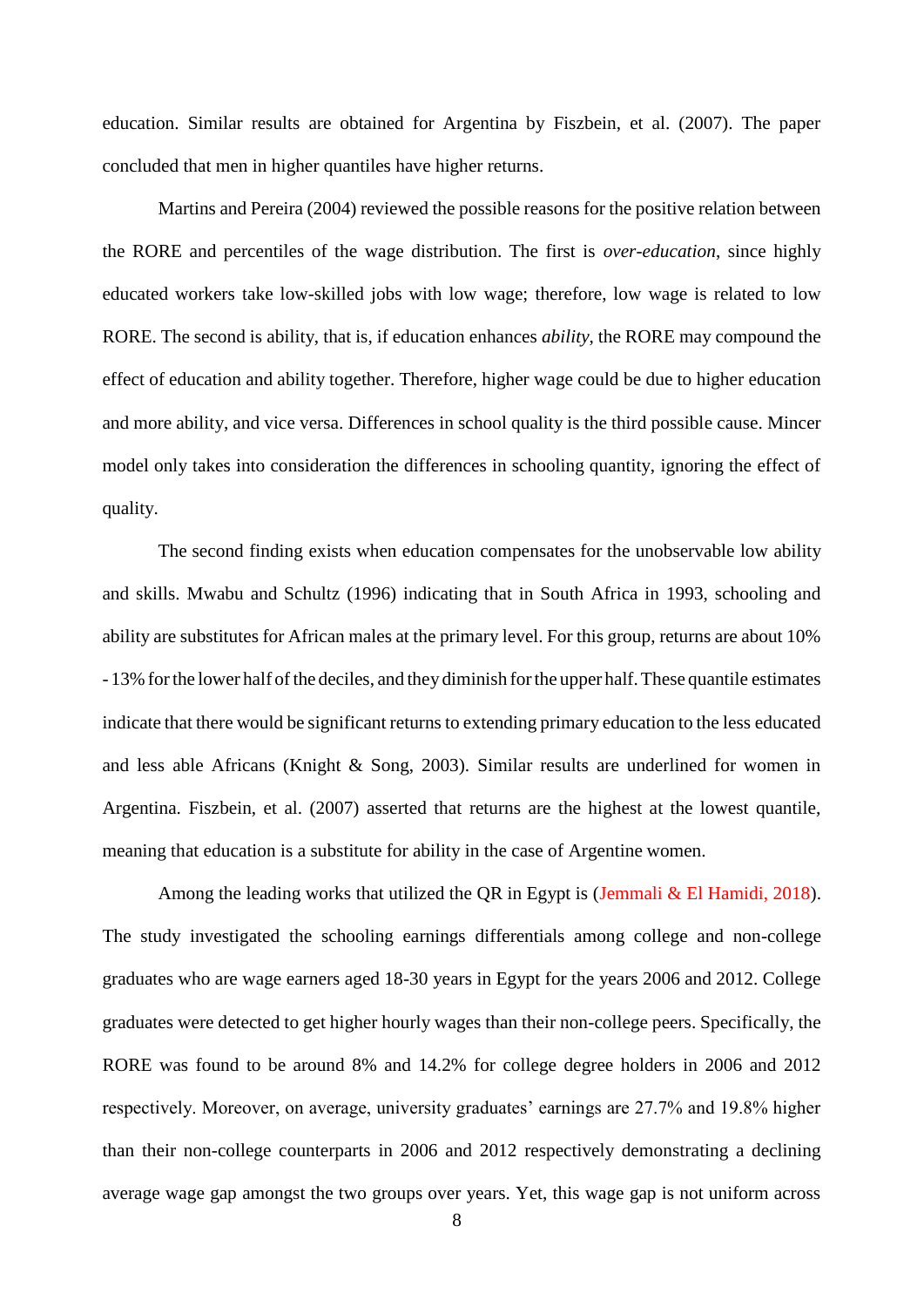the earnings distribution. Such wage gap was attributed more to discrimination factors – represented by uneven returns to covariates– than endowment factors –measured through variances in productivity characteristics.

According to Balestra and Backes-Gellner (2017), QR application in researches of returns to education has been bounded for many years due to the dilemma of endogeneity. Yet, recent efforts by Chernozhukov and Hansen (2008, 2013) offered IVQR methodology that can handle endogeneity and heterogeneity issues at the same time. While the IVQR technique has been useful in many researches in economics, it is quite novel to educational returns literature.

Among the few scholars who applied the IVQR are Balestra and Backes-Gellner (2017). The RORE at different points of the distribution of wage in Switzerland was estimated. Beginning from the QR estimation, an increase in the estimates of returns in the quantile index was found, while once the endogeneity of education is introduced through IVQR, higher returns at the lower quantiles were detected. They picked the reform on obligatory education expansion as an instrument for years of schooling. The study claimed also that the scarce researches which have employed IVQR to study RORE, unveiled varied results.

Wang (2013) applied the IVQR method to estimate RORE over the entire wages' distribution in urban China. Spouse education was selected as an IV. The study disclosed that returns are higher for individuals in the lower part of the wages' distribution ranging from 5.1% at the lowest quartile to 3.1% at the highest quartile. Moreover, the results revealed that educational returns are greater for females than for males over the distribution. The results also claimed the presence of added impacts of education on earnings. In a like manner, Arabsheibani, et al. (2012) utilized IVQR to Russian data and realized that the IV estimates of the RORE are higher than the OLS ones. Increasing returns across the conditional earnings' distribution was found. For instance, they estimated 15% return at the highest decile and 5% at the lowest decile.

Likewise, Chletsos and Roupakias (2018) investigated the association between schooling and the variance of male earnings in 2006 and 2016 using the IVQR. Spouse educational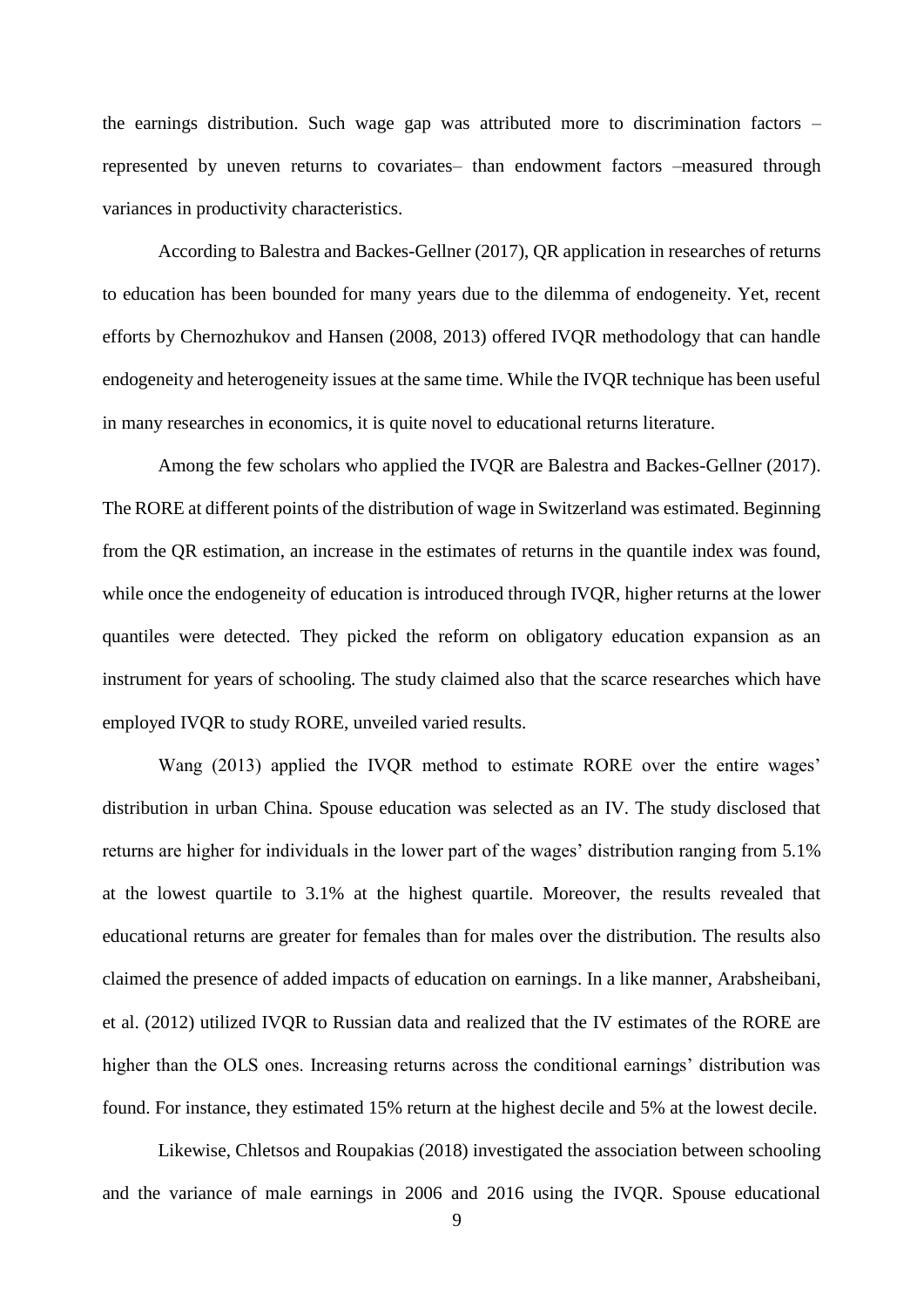attainment was selected as the IV. They revealed higher returns at lower quantiles in the pre-crisis period, while the contrary holds true in the post-crisis time. The results advocate that the returns are underestimated when the endogeneity problem is not accounted for. Caluban (2016) spotted the returns across the several income distribution parts. The study made use of the Two-Stage QR to get more precise and unbiased estimates of educational effect on earnings in the Philippines in addition to OLS and QR models. The family size, parental education and wealth of the household were selected as the IVs. The outcomes provided that returns to education rise over deciles of wage, meaning that schooling aggravates wage inequality. Consequently, those at the lower deciles may choose to work instead of seeking higher education, as the short-term returns of work are bigger than the long-term ones.

## **Methodology**

Over the years, returns to education have been estimated using two methods: the "full or discounting" and the "Mincerian earnings function" (Psacharopoulos & Patrinos, 2018). The first one is the most appropriate for estimating the RORE as it considers the most important part of employee's early earnings history, however, it is very data consumptive. Therefore, researchers have resorted to the less data-demanding method (Psacharopoulos, 1994) and adopted the Mincerian function method (Mincer, 1974). To achieve the goal of the paper, the RORE is estimated using the Mincerian earnings function using OLS regression, IV- TSLS, QR and IVQR. The OLS estimates will be employed for comparison, as concentrating on the OLS findings solely, possibly produce under- or overestimated results.

# *Ordinary Least Squares Regression*

The study makes use of two versions of Mincer function; namely, the basic and the extended versions. The basic model is as follows:

$$
\ln W_i = \beta_0 + \beta_1 S_i + \beta_2 E_i + \beta_3 E_i^2 + \varepsilon_i
$$
\n(1)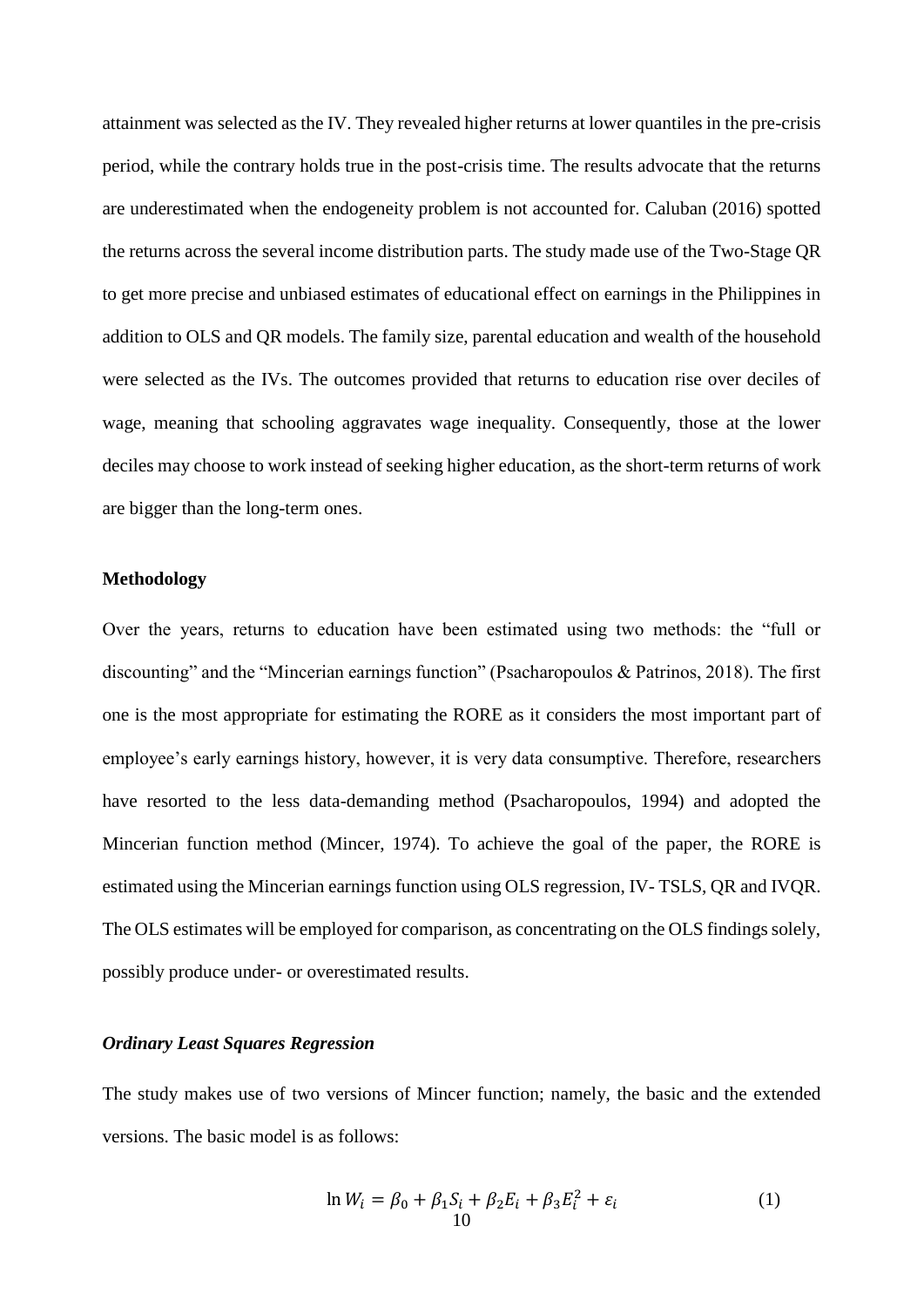where  $W_i$  is the hourly or monthly wage for the  $i^{th}$  individual;  $S_i$  is years of schooling;  $E_i$  is labor market experience (age - S<sub>i</sub> - 6);  $E_i^2$  is experience-squared; and  $\varepsilon_i$  is a random disturbance term. A semi-log form is used for our models, especially log linear form. Therefore,  $\beta_1$  can be viewed as the average rate of return to schooling. Whilst,  $\beta_2$  and  $\beta_3$  represent on the job experience and training effect on earnings.

While, the extended version of the function follows the below equation:

$$
\ln W_i = \beta_0 + \beta_{1j} D_{ij} + \beta_2 E_i + \beta_3 E_i^2 + \varepsilon_i
$$
 (2)

The extended earnings function is used to estimate returns to different levels of schooling, by converting the continuous years of schooling variable  $S_i$  of equation (1) into a polytomous categorical variable  $D_{ij}$ . where  $D_{ij}$  is a categorical variable taking the values of 1 to 7 if the *i*<sup>th</sup> individual is falling in one of eight categories: illiterate (omitted group), primary, preparatory, academic secondary, professional/vocational secondary, post-secondary, university and postgraduate. Consequently,  $\beta_{1j}$  denotes the cumulative return to each educational level as compared to being illiterate. Additionally, the marginal returns are calculated as the difference between return to one level of schooling and the preceding level. Moreover, annualized marginal returns are obtained by dividing the marginal returns for each level by the mean number of years of education for each level.

Throughout the paper, it is assumed that the opportunity cost (that is, the earnings foregone while studying) is the only cost of education. Although this assumption reduces the realism of the estimates to some extent, it is worth mentioning that: most studies do not include the direct costs of education (fees, the cost of books, uniforms and so on). Further, the opportunity cost is the highest cost invested in education. Therefore, we do not think this assumption to be a limitation of the work. Furthermore, a significant assumption of OLS is that the regressors are exogenous.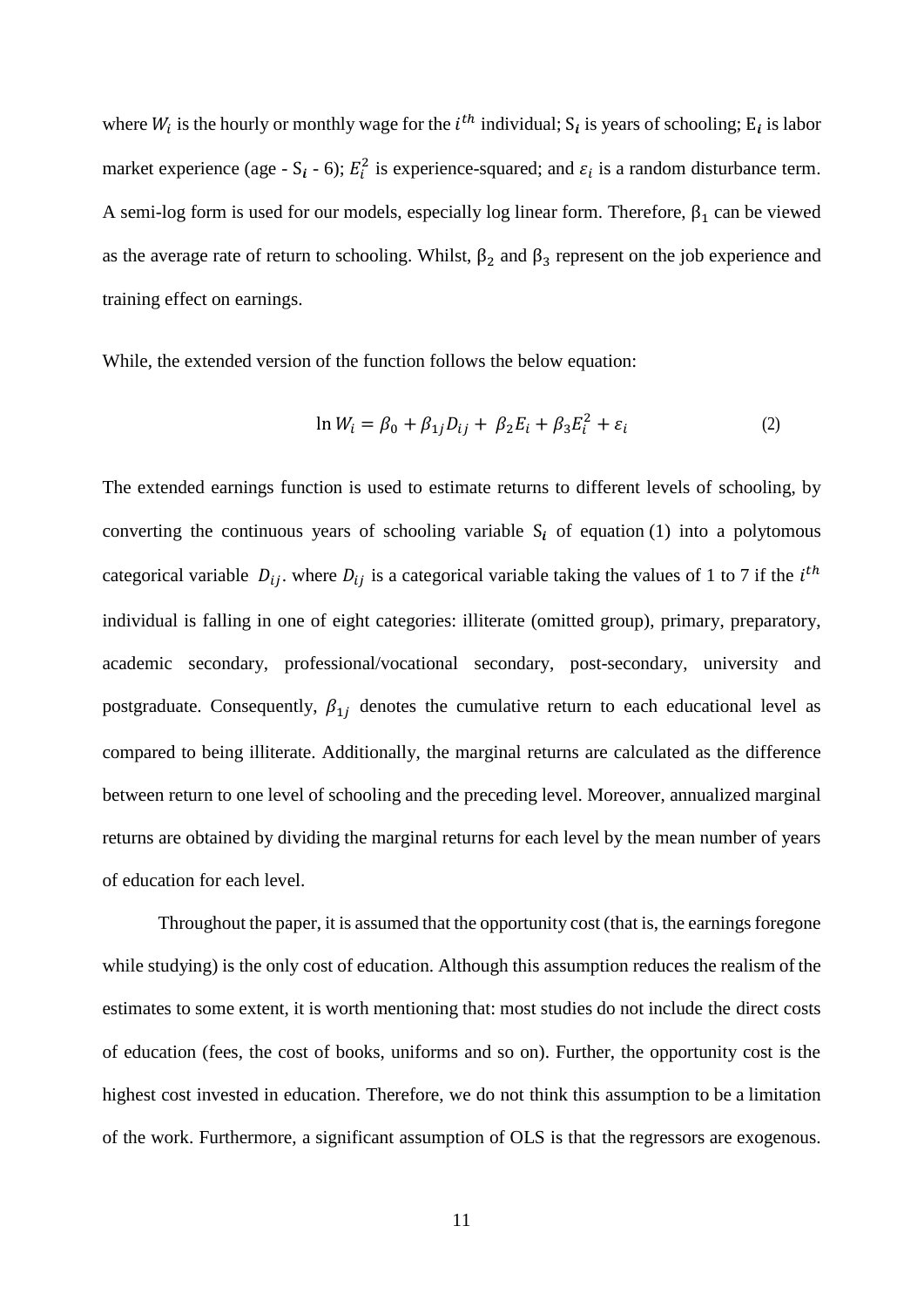Yet, if this assumption is not met and the regressors are correlated with the error term then, the OLS estimates will be biased and inconsistent.

# *Two-Stage Least Squares*

The 2-stage least squares that was established by Henri Theil and Robert Basmanncan be used to tackle the endogeneity dilemma. In other words, it eliminates the potential correlation between the explained variable and the error term. This is accomplished by including two consecutive applications of OLS. The first stage encompasses regressing the endogenous independent variable on the instrument(s) and the independent variables. The second step implies regressing the dependent variable using the estimates of the first regression in which endogeneity has been accounted for and this is adequate to eradicate endogeneity bias.

## *Quantile Regression*

Estimation of educational effects on wages is usually constrained by two potential issues. One is heterogeneity in returns to education. The QR enables to examine the impact of schooling at different parts of the wage distribution, conditional on particular values of the other utilized covariates. Hence, the within-group heterogeneity in returns can be estimated. Further, the estimated returns can be compared to deduce the magnitude of schooling effect on wage inequality because of other unobservable factors (Walker & Zhu, 2001).

The QR method wasintroduced by Koenker and Basset (1978). In a wage equation, the QR model can be written as:

$$
\ln W_i = X_i \alpha_\theta + \beta_{1\theta} S_i + u_{\theta i} \tag{3}
$$

with 
$$
Quant_{\theta}(\ln W_i | S_i, X_i) = X_i \alpha_{\theta} + \beta_{1\theta} S_i
$$
 (4)

where  $X_i$  is the vector of explanatory variables other than years of schooling; (1,  $E_i$  and  $E_i^2$ ),  $\alpha_{\theta}$ is the return to X at the  $\theta^{th}$  quantile and  $\beta_{1\theta}$  is the RORE at the  $\theta^{th}$  quantile.  $Quant_{\theta}(\ln W_i | x_i)$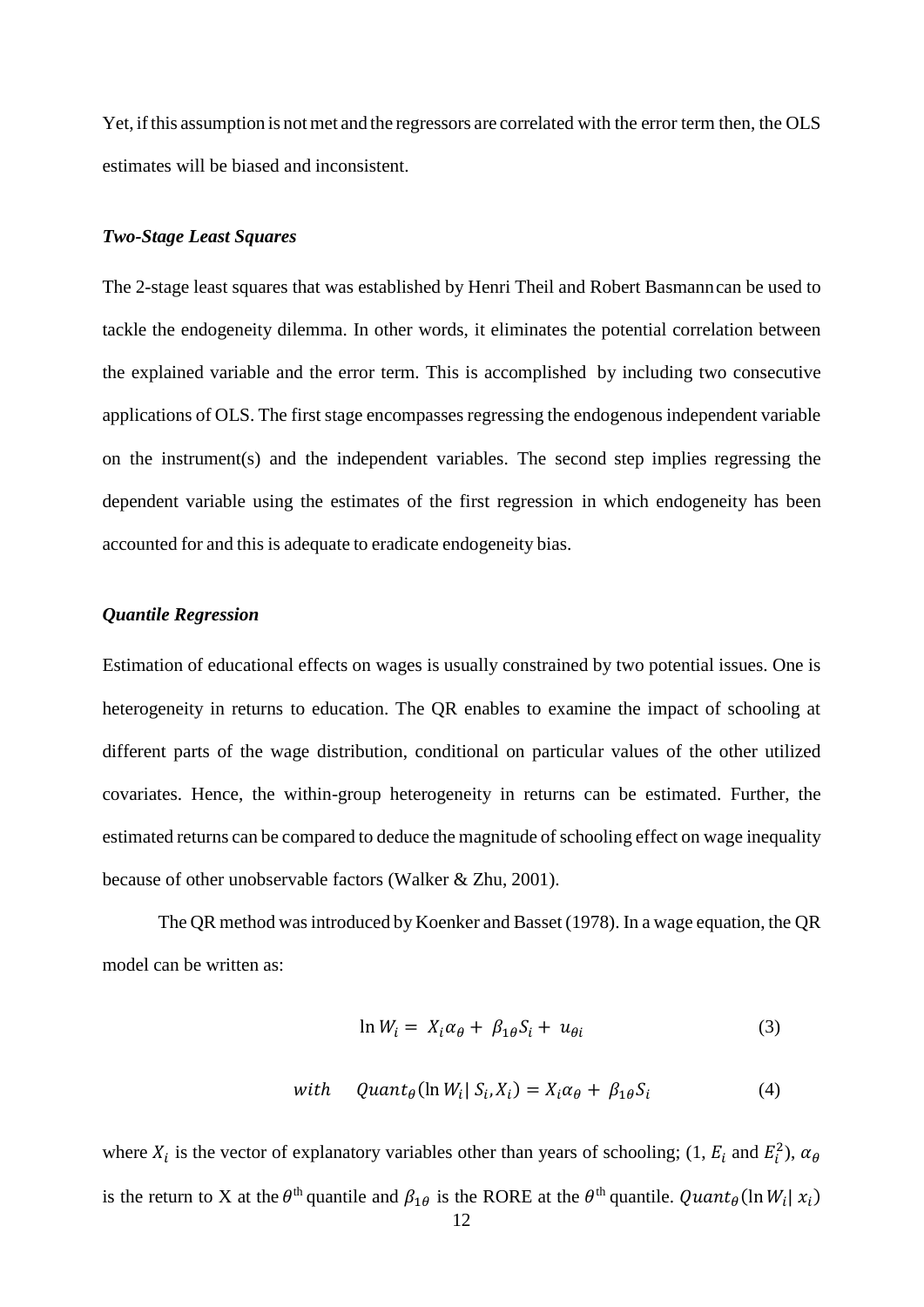denotes the  $\theta^{th}$  conditional quantile of  $\ln W_i$  given  $x_i$ . The  $\theta^{th}$  regression quantile,  $0 < \theta < 1$ , is defined as a solution to the problem:

$$
\min_{\beta \in R^k} \left\{ \sum_{i: \ln W_{i \ge x_i \beta}} \theta |\ln W_i - x_i \beta_\theta| + \sum_{i: \ln W_{i < x_i \beta}} (1 - \theta) |\ln W_i - x_i \beta_\theta| \right\} \tag{5}
$$

The  $\theta^{th}$  quantile is derived by solving the above problem using linear programming methods (Martins & Pereira, 2004). Assuming independence between the schooling variable and disturbance term may be too strict due to the unobserved earnings' determinants. Hence, to consider the probable dependence between education and the error term, the IVQR approach developed by Chernozhukov and Hansen (2008, 2013) can be applied.

#### *Instrumental Variable Quantile Regression*

Since the true effect of schooling on earnings cannot be assessed without handling the bias caused by the endogeneity issue, IVQR must be applied to estimate the causal impact of education across the conditional earnings' distribution, thus allowing for quantile-specific intercepts and slopes (Balestra and Backes-Gellner, 2017). However, addressing heterogeneity and endogeneity issues simultaneously constitutes larger challenge than dealing with each problem distinctly. Speaking of potential sources of endogeneity, it is argued that there are two possible causes; measurement error in education variable S and the omitted ability variable (Trostel, Walker and Woolley, 2002).

IVQR can resolve the heterogeneity and endogeneity biases simultaneously. The identification of the IVQR relies on the presence of a vector Z of instrumental variables that are statistically linked to S nonetheless independent of the error term. So, an assumption must be made that given the information  $(X, Z)$ ; the distribution of the disturbance term does not differ across the endogenous S. It is commonly known as rank similarity implying restriction on the variation in ranks among potential outcomes. It enforces the subsequent restriction:

Conditional on 
$$
(X, Z)
$$
,  $\{U_s\}$  are identically distributed across  $s \in S$  (6)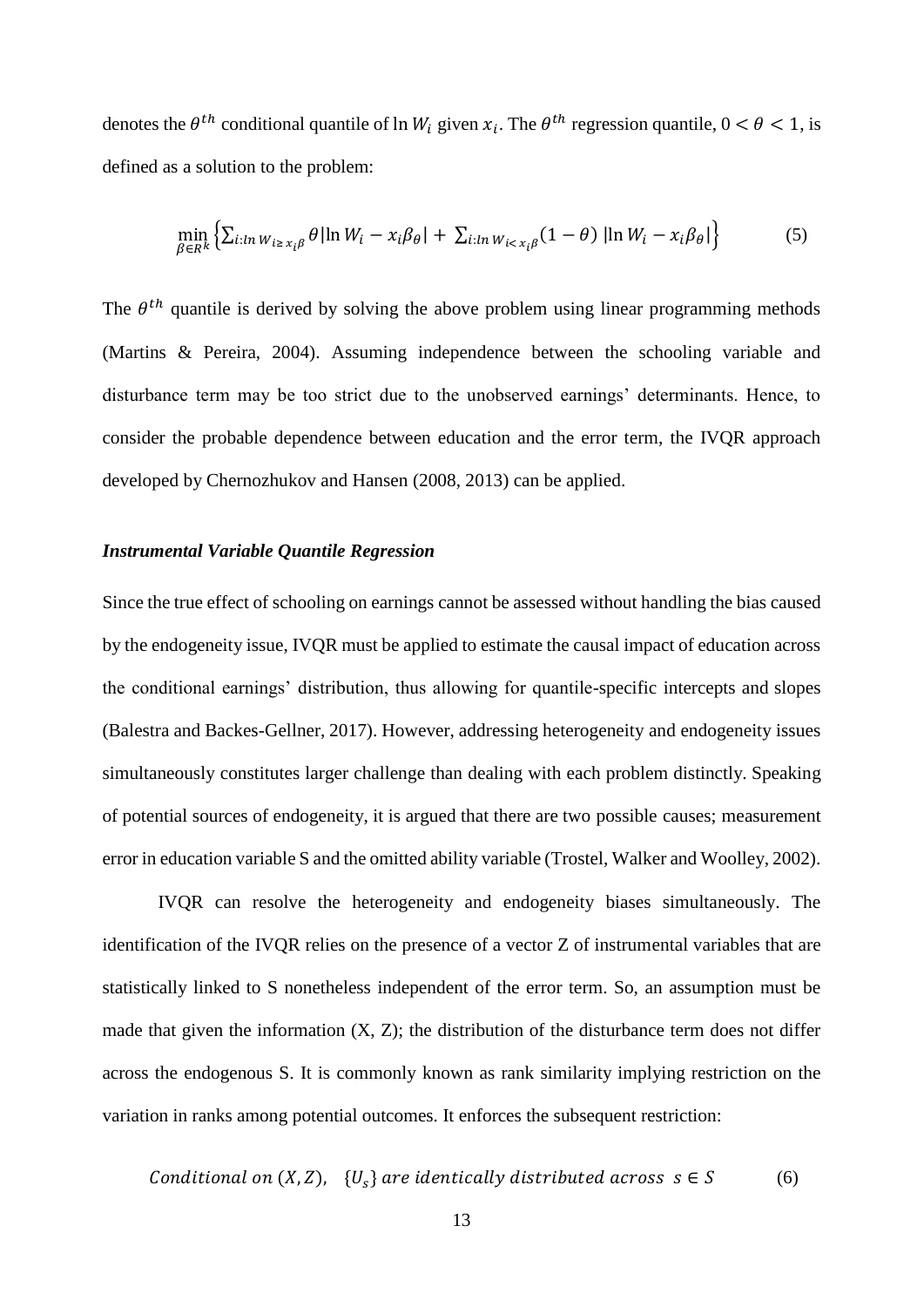where  $U_s$  is the rank or error term accountable for the possible outcomes' heterogeneity between folks with the same observed characteristics. Rank similarity assumption implies a moment restriction as follows:

$$
P\left[\ln(W_i) \le Q_{\ln(W_i)}\left(\theta|X, S\right)|X, Z\right] = \theta \tag{7}
$$

$$
P\left[\ln(W_i) - X_i \alpha_\theta - \beta_{1\theta} S_i \le 0 | X, Z\right] = \theta \tag{8}
$$

The moment condition given in (8) presents a statistical restriction for estimating the parameters  $\alpha_\theta$  and  $\beta_{1\theta}$ . Chernozhukov and Hansen expressed the problem as finding  $\alpha_\theta$  and  $\beta_{1\theta}$  so that zero is the solution to the standard quantile regression of  $[\ln(W_i) - X_i \alpha_\theta - \beta_{1\theta} S_i]$  on  $(X,Z)$  such that:

$$
0 = argmin_{f \in F} E[\rho_{\theta} (ln(W_i) - X_i \alpha_{\theta} - \beta_{1\theta} S_i - f(X, Z))]
$$
\n(9)

where F is the class of measurable functions of  $(X, Z)$ . In practical application, F can be restricted to the values of  $Z_i$  such that  $f(X, Z) = Z'_{\hat{\gamma}}$  (Balestra and Backes-Gellner, 2017).

The estimation includes a two-step procedure. For a given value of  $\beta_{\theta}^{j}$ , the ordinary QR of  $ln(W_i) - \beta_{\theta}^j$  on X and Z is run firstly to obtain the estimates  $[\hat{\alpha}(\beta_{(\theta)}^j, \theta), \hat{\gamma}(\beta_{(\theta)}^j, \theta)]$ . Second, we test  $\hat{\gamma}(\beta_{(\theta)}^j, \theta) = 0$  and save the corresponding F-statistic, Fj. Next, these two steps are repeated for all values in a pre-specified support for  $\beta_{(\theta)}^j$  and the value that minimizes the F-statistic is the IVQR estimator  $\hat{\beta}^{IVQR}_\theta$ . After obtaining the  $\hat{\beta}^{IVQR}_\theta$ , the corresponding  $\hat{\alpha}_\theta$  is retrieved. The resulting  $\hat{\beta}_{\theta}^{IVQR}$  can be interpreted as the actual impacts on persons having fixed their level of unobserved heterogeneity at a given quantile. Once the IVQR estimates are obtained, they will be compared with the QR to determine whether addressing endogeneity alters the results and findings.

#### *Validity Tests for Using Instrumental Variables*

Prior to using IVs, endogeneity existence in the model must be checked. This can be done through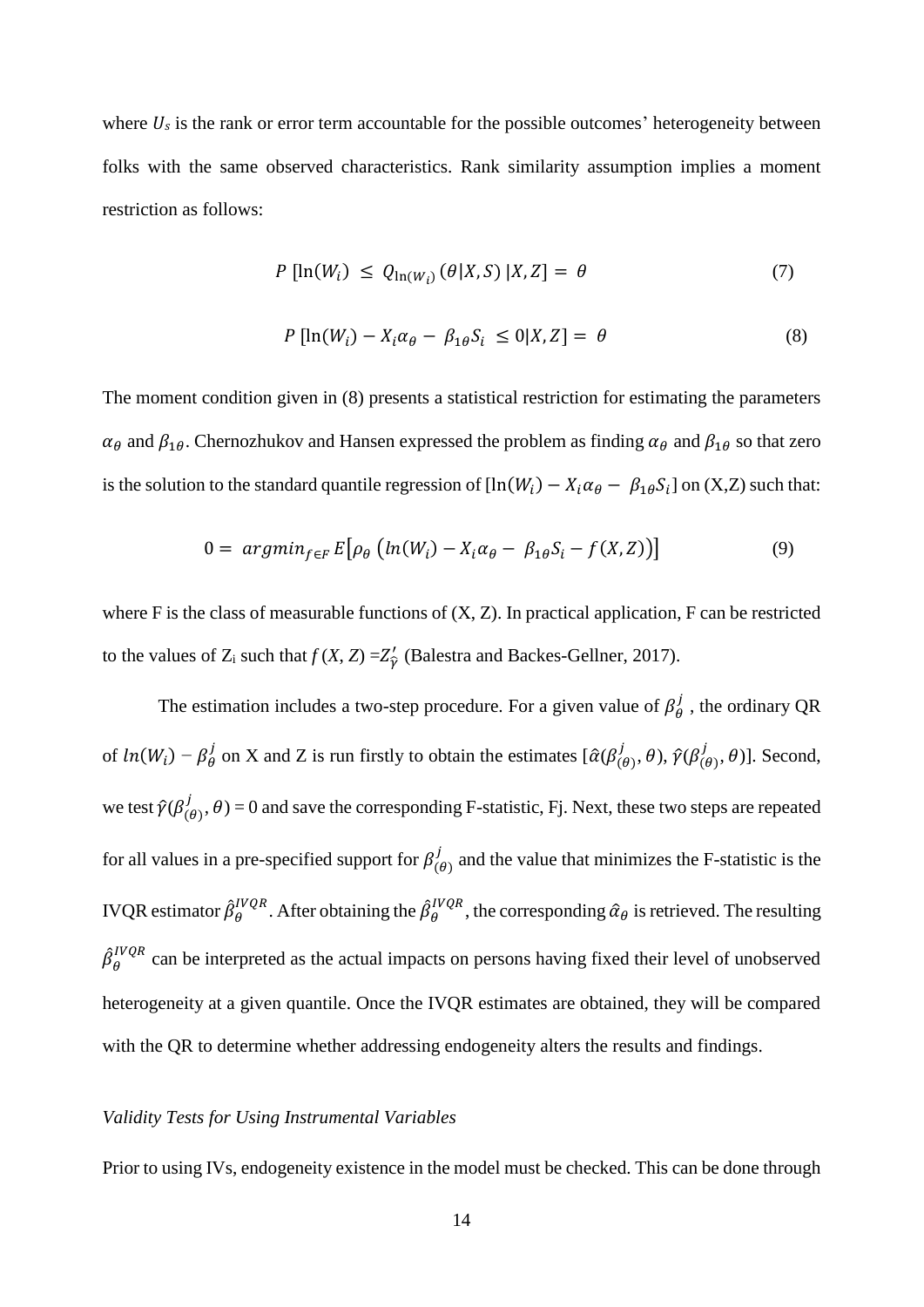the Durbin and Wu-Hausman endogeneity tests (Caluban, 2016). In case of endogeneity, IV estimation is a possible solution. Given the broadly recognized endogeneity of educational attainment in the earnings' equation, selecting valid instruments to control for this problem is critical. Thus, finding proper instruments stays a subject of incredible discussion in the literature of returns to schooling. Mostly, an idealistic instrument ought to be correlated with schooling variable, yet be exogenous to the wage unobservable determinants (Balestra and Backes-Gellner, 2017).

The validity of the selected instrument can be tested by the Sargan-Basmann test. Additionally, applying the partial F-test of the joint significance of instruments and calculating its partial  $\mathbb{R}^2$  provides evidence about strength or weakness of an instrument. An F-statistic higher than10 indicates that the model contains a strong instrument and vice versa.

#### **Data**

In our analysis, we utilized two datasets, the HLFS and the ELMPS. The first is conducted by the Central Agency for Public Mobilization and Statistics (CAPMAS) and harmonized, cleansed and provided by Economic Research Forum (ERF). While, the latter is carried out by ERF in cooperation with CAPMAS. For the HLFS, the returns are calculated for the 2008, 2010, 2012, 2013, 2015, 2016 and 2017 and 2018 rounds. As for the ELMPS, 2012 and 2018 are utilized. It is worth mentioning that the IV-TSLS and IVQR will be applied together with the OLS and QR for 2012 and 2018 of the ELMPS because of data availability about the potential instruments. From each round, the sample is limited to individuals aged 15 to 65 years old, who are employees or wage workers including; full-time/regular, part-time/temporary and seasonal/irregular workers. This sample choice was due to the fact that their average working hours per week is almost identical (45 hours/ week). The returns to education are calculated using the hourly wage, which have been generated from the datasets using monthly wage and total working hours per week.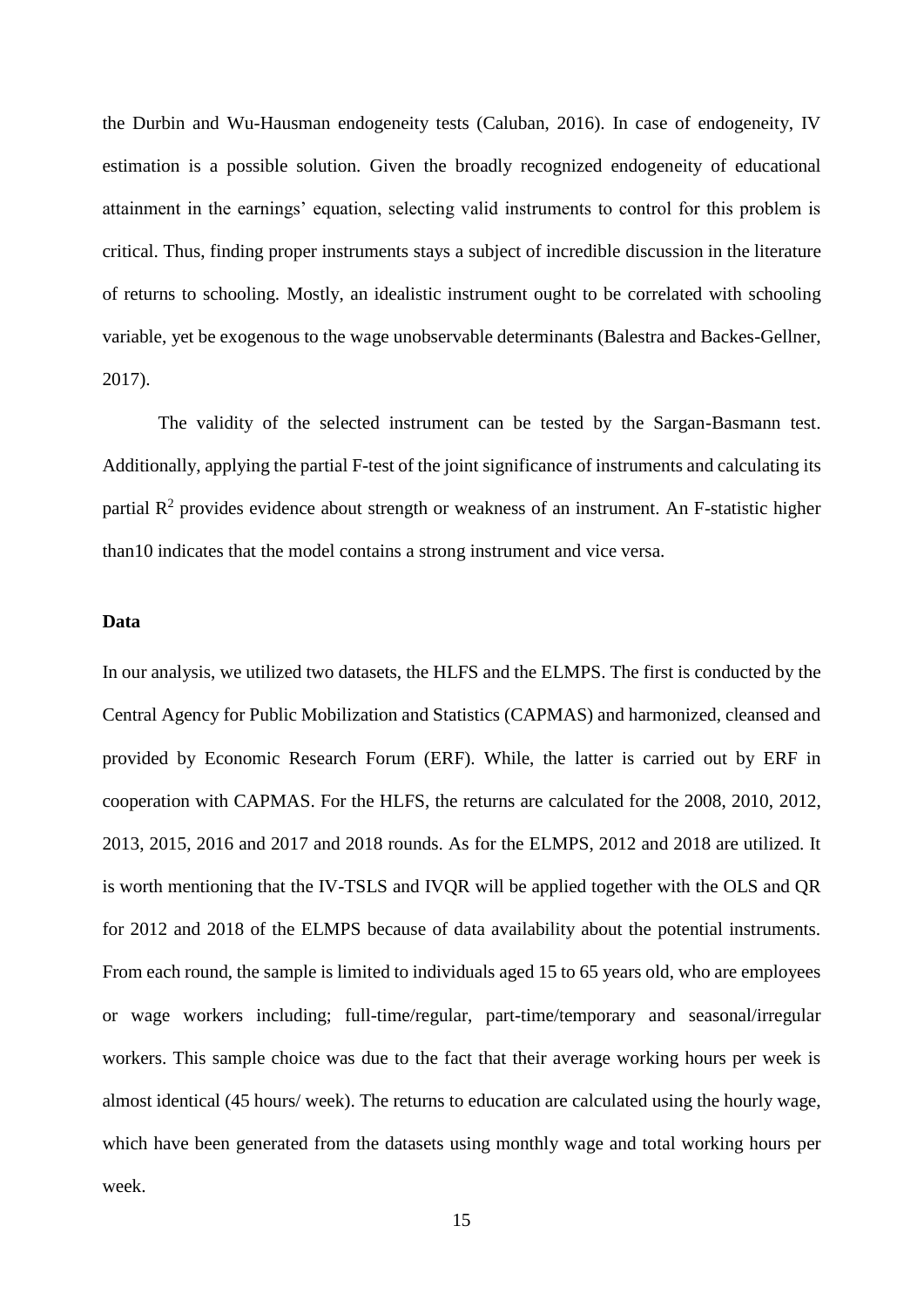#### **Descriptive Statistics**

In this section, descriptive analysis for wage earners is presented. To start, as revealed by Table A-2 (online Appendix), wage earners (employees) account for almost 64% on average of the sample of working group aged 15-65 years for the studied years from 2008-2018. Besides, the corresponding percentages of employers, self-employed and family workers are 13%, 12% and 10%. Hence, it can be concluded that wage earners constitute the highest proportion of the labor market in Egypt overtime.

As seen in Table A-3 of the online Appendix A, the gender composition of employees reveals that male-workers represent 80% of the waged workers sample while females account for 20% on average. In addition, 54% of wage workers are rural area residents compared to 46% who live in urban areas (online Appendix A, Table A-3). Further, it can be seen from the sample of wage earners aged 15-65 that, on average 35% are public sector workers as compared to 59% private sector workers (See Table A-4, online Appendix A). Moreover, it can be noted that the percentage of public sector workers kept on decreasing from 40% in 2008 to reach 33% in 2018. On the other side, the proportion of private sector workers had increased from 54% in 2008 to 63% in 2018.

Moreover, it was detected that employees acquire about 9.9 years of schooling on average which is the highest compared to the average of 5.8, 7 and 5.4 years of education of employers, self-employed and family workers respectively (Table A-5, online Appendix A). Speaking of waged workers, full time and part time workers get about 11 years of schooling on average for the studied years of analysis (Table A-6, online Appendix A).

The analysis reveal that the mean of monthly nominal wage kept rising by 13.7% annually from 662 EGP in 2008 to 2,710 EGP in 2018. For the real wage, it seems that inflation is responsible for much of the increase in nominal wage, while the real wage increases by only 3%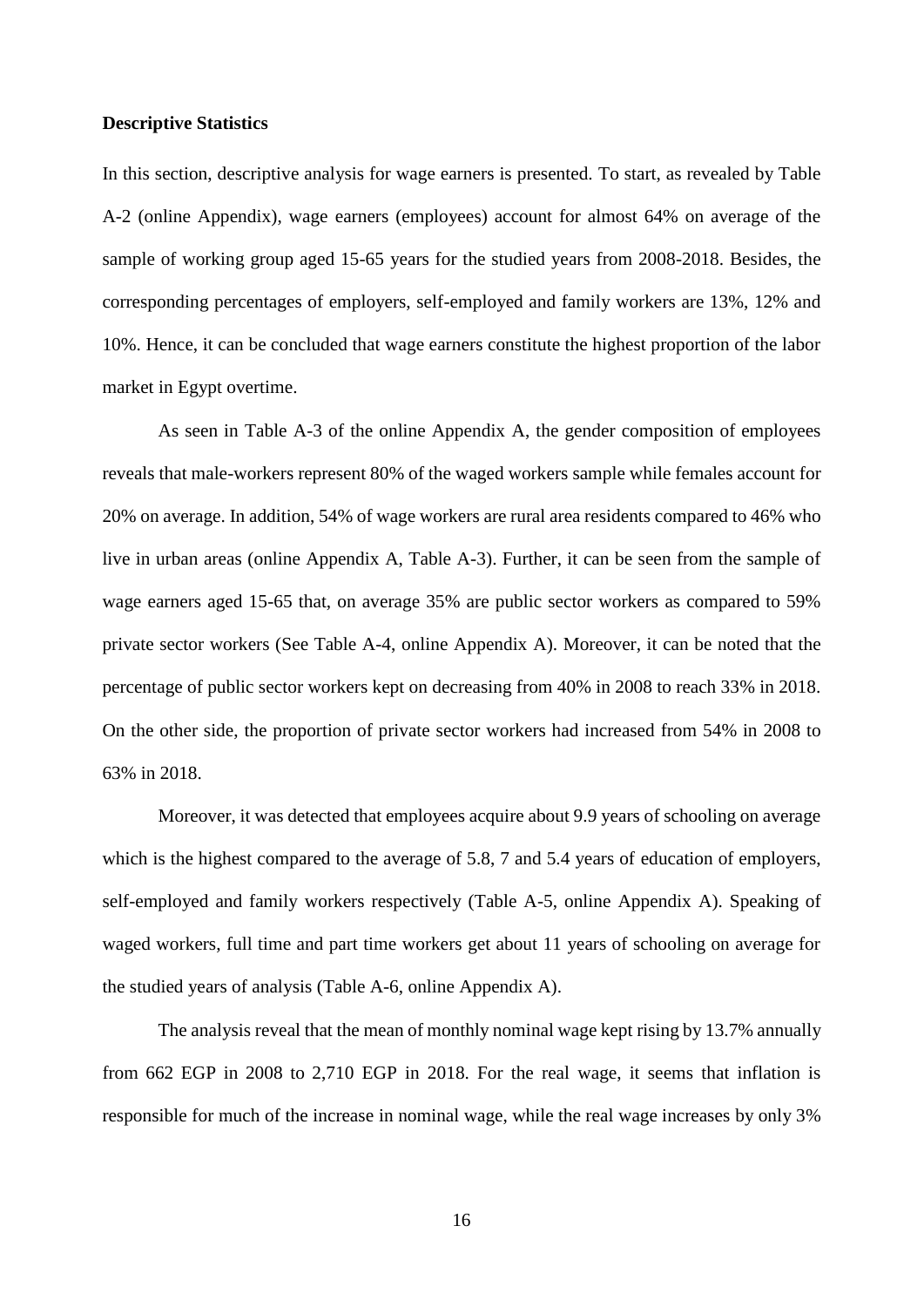annually from 823 EGP in 2008 to 1,142 EGP in 2018<sup>1</sup>. Speaking about hourly wage, it was found that its average is almostsimilar for males and females. Yet, males' mean monthly wage was found to be higher than females. This difference can be attributed to the variation in weekly working hours between males and females. The data indicate that males tend to work on average 4.5 hours/week more.

Regarding years of schooling, the mean value is 10.75, which is higher than the world average of 8.8 stated in Psacharopoulos and Patrinos (2018). It increased form 9.3 in 2008 to reach a maximum of 11.4 in 2015 then decreased to 9.9 in 2018. Further, females' average years of education found to be always higher than males. For levels of education, the highest proportion of individuals in the total sample hold a vocational secondary degree, with a share of 35% on average, followed by 21% with university degree. Further, the prevalent level of education among males was vocational secondary while the highest percentage of females had university education as depicted in Figure 1. It is shown that the proportion of females pursuing their studies at each level of education after secondary education is higher than males.

# *[Figure 1 here]*

## **Results**

l

## *Ordinary Least Squares Regression Results*

#### *Standard Mincer Model*

The estimated RORE for the total sample, males and females across years of analysis are presented in Table 1. The results demonstrate that the marginal RORE is 5.1% on average for the studied years. Moreover, the estimated coefficients are lower than the private average global rate of 8.8% reported by Psacharopoulos and Patrinos (2018). Whereas, they fall around the presented

<sup>1</sup> Real wage is calculated using 2010 consumer price index as base year.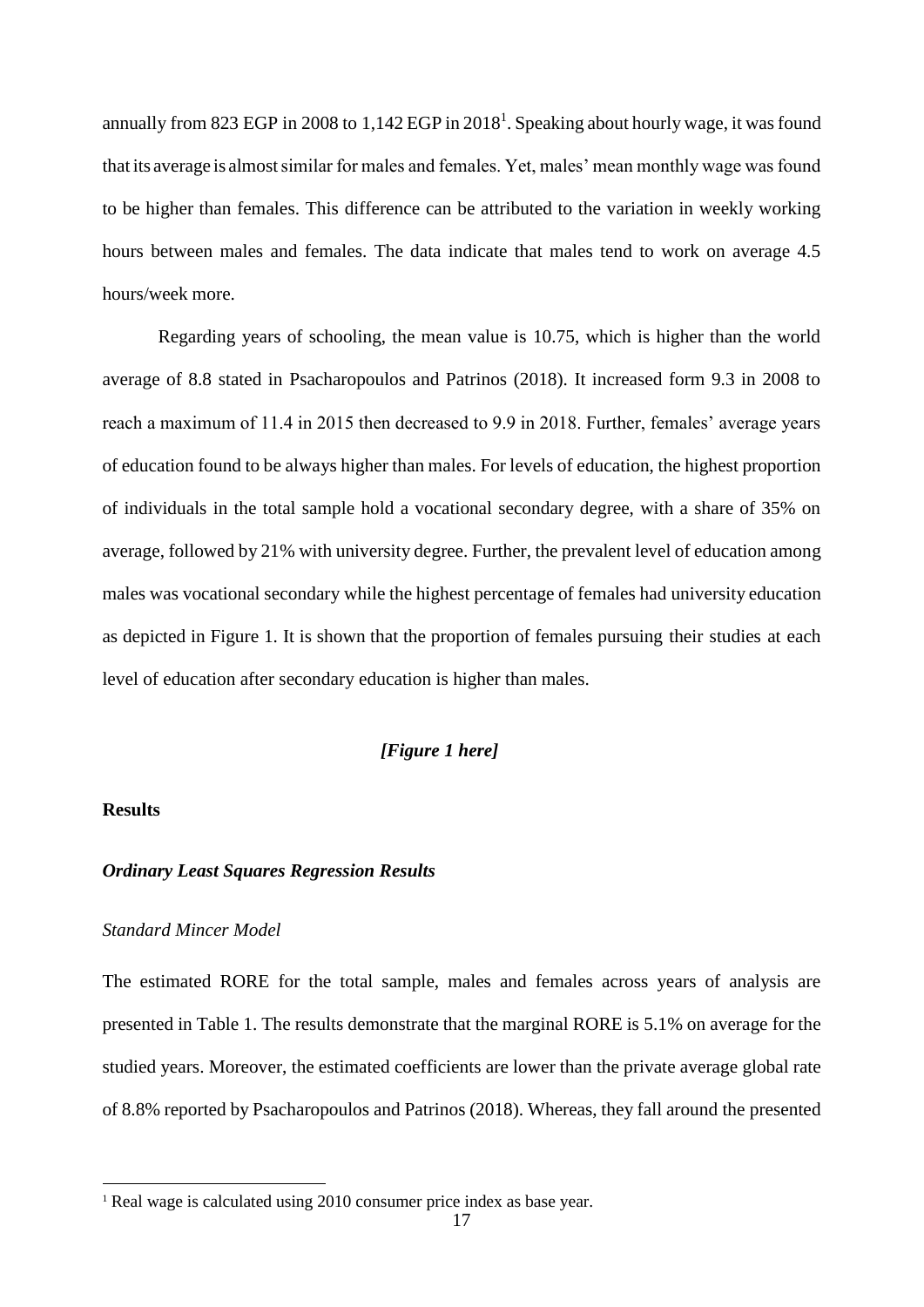estimate of the MENA region of 5.7% (Ibid, 2018). Except for year 2012 which is considered an outlier<sup>2</sup>, it is shown that the average RORE kept on increasing from 2.6% to 6.2% in 2015, then began to decrease continuously up to the end of the period to reach 3.30% in 2018. It is worth mentioning that the authors had estimated the RORE for the sample of full-time workers aged 15- 65. The difference in the estimated RORE between the sample of all employees and that of fulltime workers was solely 0.2% on average for the studied years.

## **Table 1**: Rate of Return to Schooling (2008-2018)

This decreasing trend since 2015 can be attributed to the change in average years of schooling as mentioned earlier as the mean of the years of schooling has the same trend of the RORE.

In addition, the same trend is observed for both genders. Regarding gender differentials in returns, for males, one additional year of schooling increases RORE from 2.6% in 2008 to 5.8% in 2015. Then, the rate decreased gradually over time up to 3.1% in 2018. By way of contrast, for females, returns kept on increasing from 5.4% in 2008 to 9.4% in 2015, followed by a decrease to reach 6.3% in 2018. Importantly, the average RORE is almost 2.5% higher for females over the period of the study. Different returns between females and males may reflect different selection into labour market. It was found that they are not equally represented in the global labor force. Despite representing more than half of the adult population worldwide, females are underrepresented in the global workforce. Notably, in Egypt, a much higher fraction of females' labour force participants is university degree holders. Moreover, Psacharopoulos and Patrinos (2018) also found the same results – RORE for femalesis higher. They suggested that this does not mean that females earn more; rather female education is a better investment and should be a development priority when pursuing poverty alleviation. Besides, Harmon, Oosterbeek & Walker (2003) recognised that for the UK, Germany, Ireland, Italy and Greece the returns to women education are considerably higher.

l

<sup>2</sup> The first survey conducted after the 2011 revolution.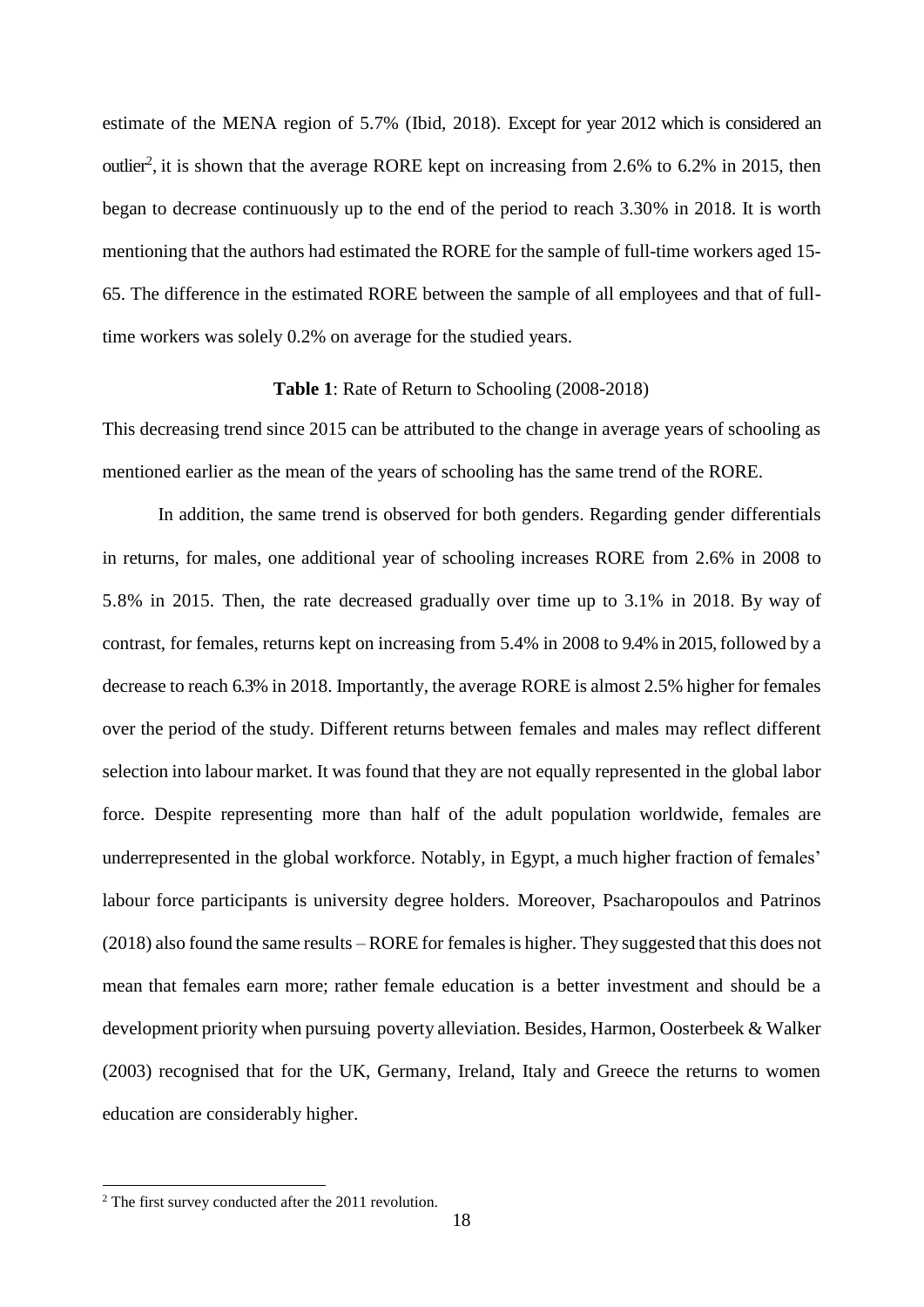Regarding the different governorates, wide discrepancies exist from one city to another. The RORE for the Egyptian governorates in 2018, ranged from 1.3% to 5.7%. The highest belonged to Cairo, the Egyptian capital. While, Upper Egypt cities possess the lowest RORE. Therefore, more attention to these cities is needed to reduce such inequality.

The earnings functions are then estimated separately for the different economic sectors. Theoretically speaking, in sectors where productivity is dependent upon knowledge and qualification, education is highly appreciated. It was shown that returns are the lowest for those who work in the agricultural, construction, retail and transportation sectors where a large body of the less educated labor is employed, and higher education is not required. While, returns are the highest for those who work in the financial, ICT and health sectors where educational qualifications are highly important for employment.

The earnings function using the simple Mincer model in 2018 is as follows:

$$
\widehat{lnW_i} = 1.544 + 0.035S_i + 0.024E_i - 0.00024E_i^2 \tag{10}
$$

As expected, the results indicate non-monotonic effect of experience on wage; it is positive at the beginning up to 49 years<sup>3</sup> of experience, and then it turns negative. This can be explained by the fact that workers after specific age might not comprehend technological changes in work and they might do not have the required skills to cope with the new changes in their jobs.

#### *Extended Mincer Model*

l

For the extended earnings function, as depicted in Table 2, the RORE for an extra year of schooling tends to increase with higher educational levels.

**Table 2:** Annualized Marginal Returns by Educational Level (2018, 2017, 2013, 2012)

<sup>&</sup>lt;sup>3</sup> Taking the first derivative of lnW relative to experience and equalizing the results by zero, the optimal years of experience are 45 years, after that the effect of experience on wage turns negative.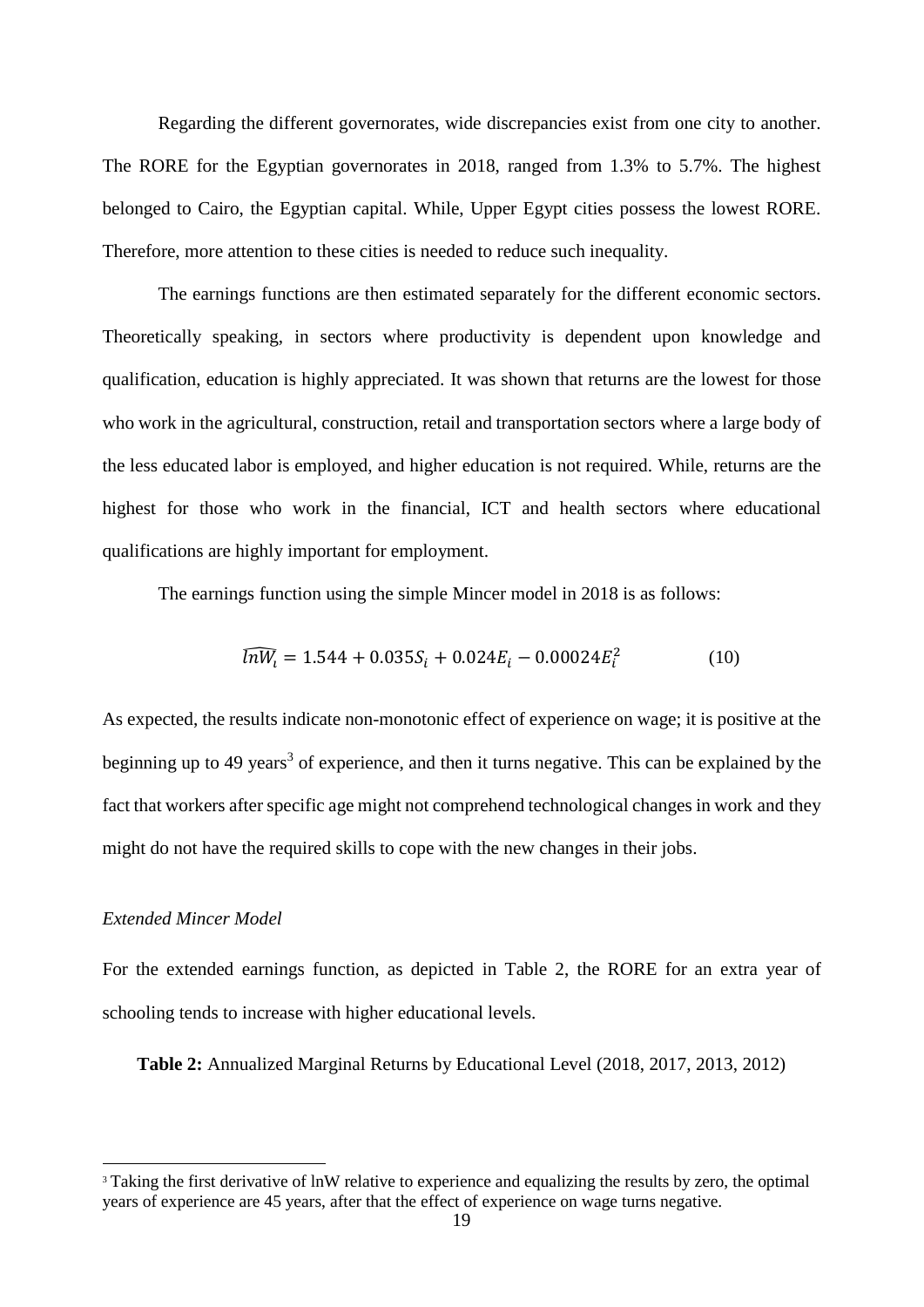The annual RORE rises from 1.4% at the primary to 2.2% at the preparatory and further to 5.3% at the academic secondary, reaching 8.2% at the university for 2012. All other years display almost the same pattern. Asfar as gender is concerned, at all levels of education, returns are higher for females as illustrated in Table 3. In 2018, females with a university degree had 49% higher returns. The absolute number of females in different levels of education in general is less than the number of males, which may be one reason for females higher RORE. For example: although the number of males and females almost the same in the ELMPS 2018 sample (30,542 and 30,688 for males and females respectively), the used sample - including only waged workers within 15 - 65 years old workers - has much more males than females. The numbers of males and females in the used sample are 10,294 and 1,927 respectively.

**Table 3:** Returns to Education by Level of Education and Gender (2018)

## *Instrumental Variable Quantile Regression*

One of the study's objectives is targeting heterogeneity and endogeneity problems of estimating the RORE. Hence, QR is utilized to deal with the first problem, while the IV-TSLS targets the second. Moreover, the mentioned problems have been considered simultaneously using the IVQR. Yet, to apply the IV-TSLS and IVQR, endogeneity and the validity of the utilized instruments should be examined first. Table 4 presents the selected Instruments.

## **Table 4:** Models' Instruments, 2018

#### *Validity Tests for Using Instrumental Variables Results*

For the IV estimates to be acceptable, the chosen instruments should pass some tests. The outcomes of first stage regression for 2018 are presented in Table 5. Moreover, the reduced form estimates are also presented in Table B-1, online Appendix B.

**Table 5:** First Stage Regression 2018 (Years of schooling is the dependent variable)

In addition, for validation of the instruments, three tests had been conducted. For instance,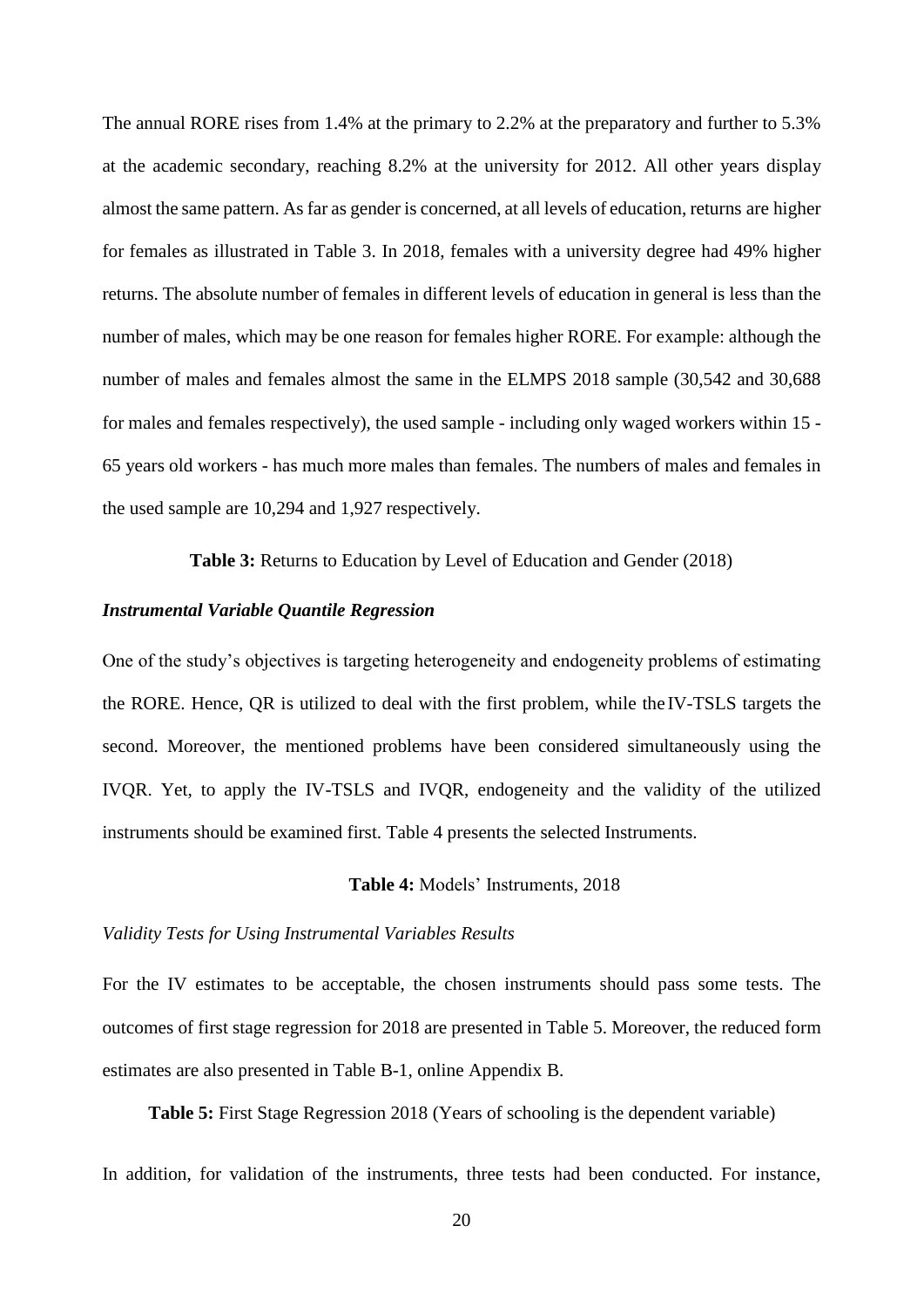endogeneity tests, tests of over-identifying restrictions as well as first-stage regression summary statistics. These tests arepresented in Table 6.

#### **Table 6:** Tests of Validity, 2018

As expected from the literature and supported by the test of endogeneity, years of schooling variable is correlated with the error term of the estimated equation, thus it is considered as endogenous variable in all the models, with one exception of the rural model. Therefore, for this model, it is expected that the RORE would be more similar than other models. Otherwise, the IVQR avoids the problem of endogeneity and yields higher RORE than its QR counterparts.

Using two different test statistics, the null hypothesis of valid instruments and correctly specified models was not rejected at the 5% level of significance in all cases.

As illustrated from the employed first stage regression tests, the eigenvalue statisticsis very big (much more than its critical values), therefore, the null hypothesis of the weak instruments are rejected in all the models at the 1% level of significance, indicating that the used instruments are strong. Moreover, the adjusted  $\mathbb{R}^2$  is good enough and significant in all models reflecting that the instruments have explanatory power for years of schoolingvariable.

Finally, the validity of instruments for IVQR is also examined by applying the first stage quantile regression at different deciles for all models as illustrated in Table B-2, Table B-3, and Table B-4, online Appendix B.

#### *Aggregate Estimation Results*

With the endogeneity issue and instrumental variables checked, the results from the employed models can be compared. Table 7 demonstrates the estimates of OLS, IV-TSLS, QR and IVQR for all models in 2018. All the models provide that education has a positive effect on earnings. After considering solely the problem of endogeneity through IV-TSLS, the estimated returns of the aggregate model are 2.13% higher than OLS estimates. Hence, the OLS regression fails to account for endogeneity and as a result, it underestimates the RORE. Balestra and Backes-Gellner (2017)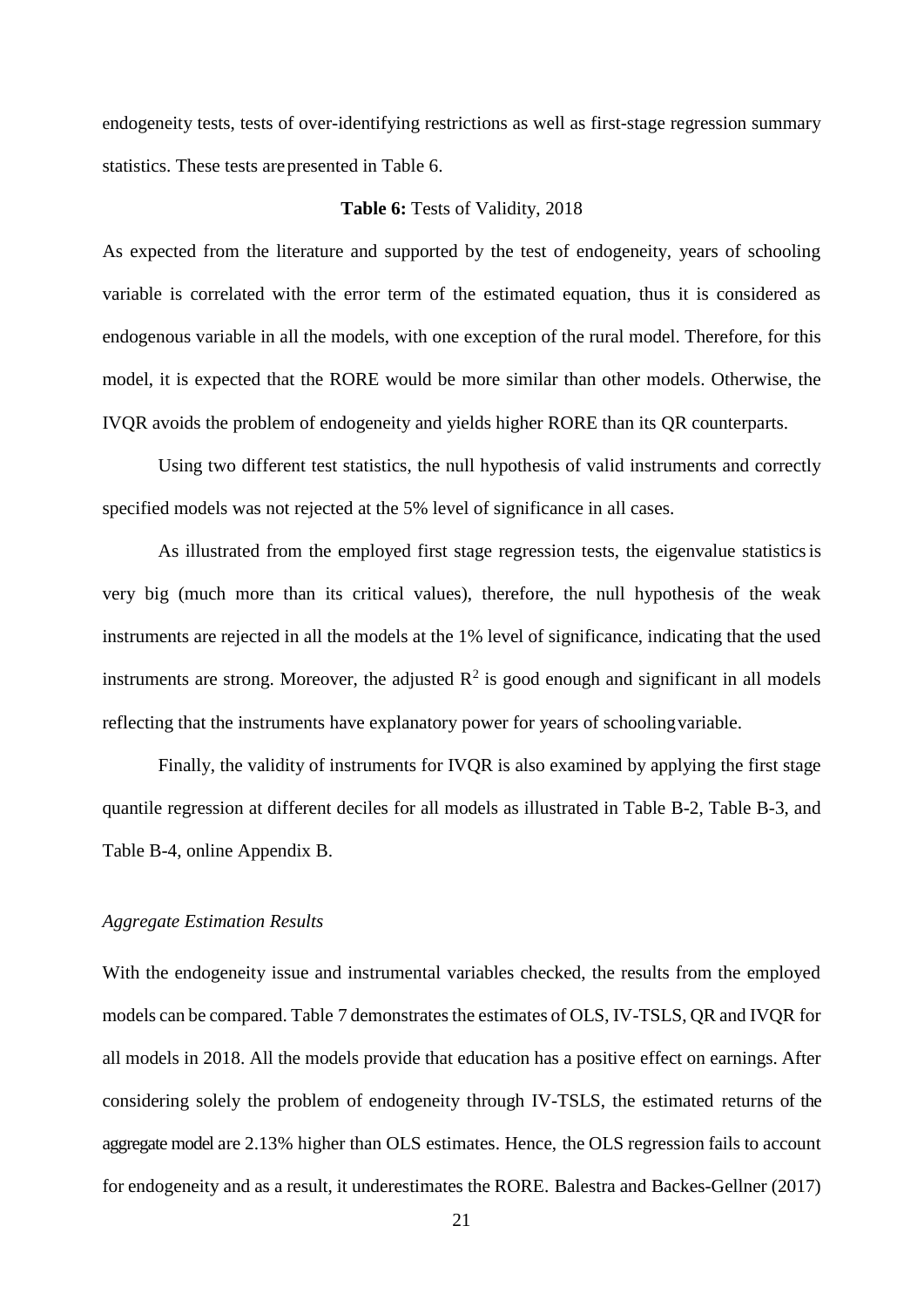claimed that measurement errorsin the schooling variables and the identification of local marginal treatment impacts are possible causes.

#### **Table 7:** Educational ROR (%) for all models (OLS, IV-TSLS, QR IVQR) in 2018

As mentioned earlier, the QR informs about the RORE across the wage distribution. By comparing OLS and QR models, the similarity or dissimilarity between the average effects of schooling with the ones at various quantiles can be assessed. After accounting for heterogeneous effects of schooling through QR, the estimates uncover non-similarity of RORE across the quantiles of the wage distribution. In 2018, there is a considerable increase in returns from 3.12% at the 0.1 decile to the highest returns of 3.75% at the upper decile. Markedly, the lowest RORE is present at the bottom decile. That is, the least earners have lower gains from pursuing an extra year of education. To put it differently, wealthier persons are more probable to get higher reward as a result of their investment in education. According to Balestra and Backes-Gellner (2017), the previous results provide that marginal effects may conceal useful information on the rest of the distribution. Notably, the results of 2018 are similar to the results of the Philippines (Caluban, 2016).

As seen from Table 7, QR underestimates the returns across the wage distribution as it considers education exogenous. Yet, the results of the IVQR reveal a similar picture as the QR that educational returns are not homogeneous across the earnings distribution. Moreover, the estimated returns increase over the different quantiles according to the IVQR. That is causal impact of schooling is less significant in the lower parts of the wage distribution becoming more significant at the top. In 2018, the RORE estimated by the IVQR is 5.37% at the 0.1 decile, increasing to 5.5% at the 0.25 one, rising to 5.6% at the median reaching 5.72% and 5.84% at the 0.75 and 0.9 quantiles respectively. Compared to QR estimates, the IVQR returns are 2.25%, 1.89%, 2.40%, 2.57% and 2.09% higher over the wage distribution in 2018.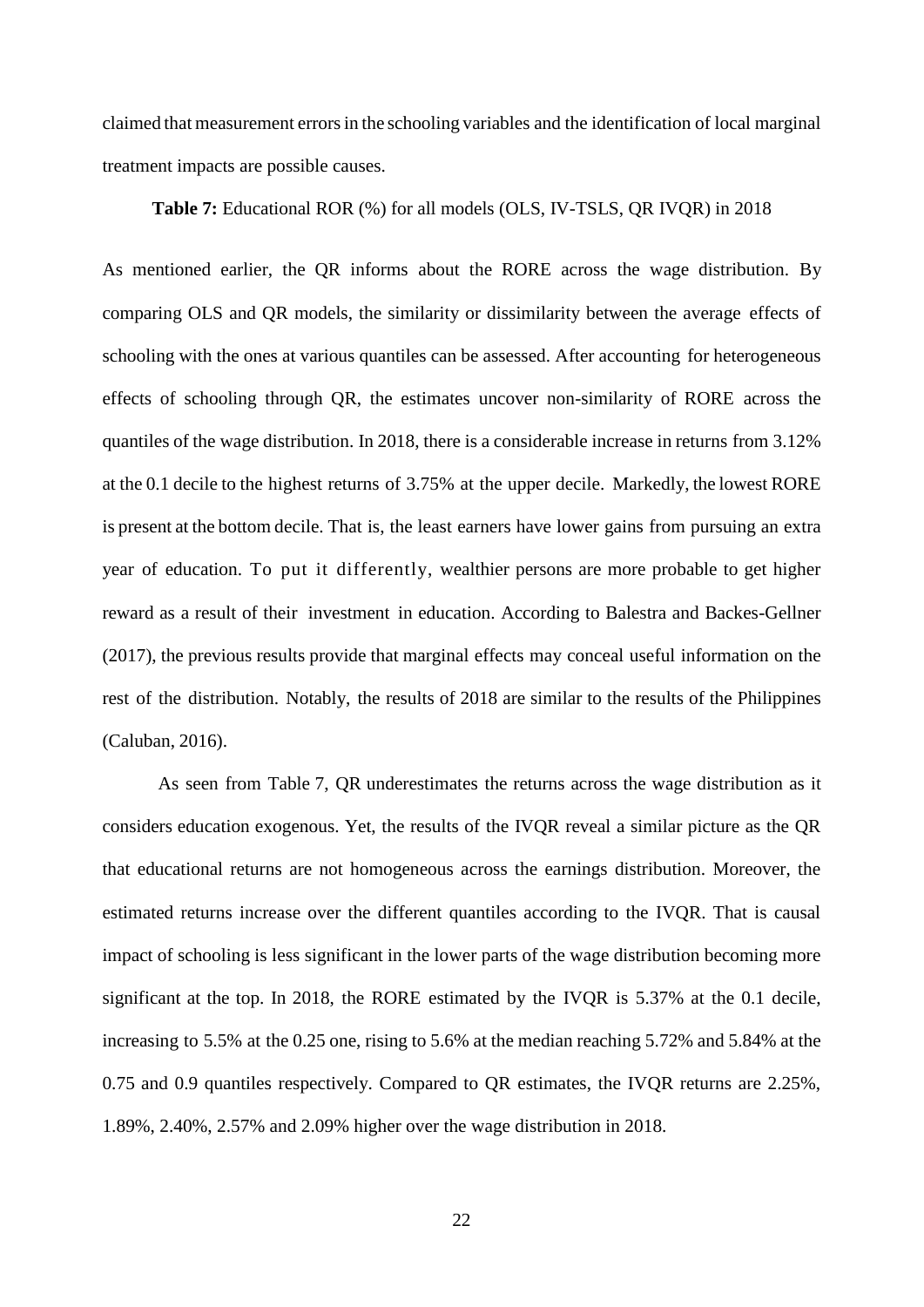These results are consistent with Caluban (2016) and Arabsheibani, et al. (2012) who discovered increasing returns across wage deciles according to the QR and IVQR in Philippine and Russia respectively. This literature provides that poorer persons portray and demonstrate lower returns to investments in education compared to their wealthier counterparts.

One possible conclusion is that education aggravates wage inequality. Hence, persons at the lower wage deciles may choose working instead of continuing higher education as the impact of education takes a longer time to be cultivated. This may be intuitive in a country where poverty is relatively high as Egypt. If individuals opt to join the labour market immediately, they will earn salaries, though lower, as soon as possible, which allows toobtain the basic necessities of life. Interpreting quantiles as the level of individual ability, if a larger effect is observed at the top of the wage distribution it is argued that education complements low skills. Thus, according to the previous results, education complements ability in Egypt.

# *Gender-Based Results*

Table 7 presents the estimates of OLS, IV-TSLS, QR and IVQR for males and females in 2018 in different deciles.

In general, females' RORE is higher according to all regressions. Such a result would be explained by the heavier presence of females in the public sector. Further, it can be explained in terms of the double effect mentioned by Dougherty (2005) stating that education enhances both men's and women's productivity at the same time, yet it reduces factors contributing to the gender gap such as discrimination and preferences, such an effect pertaining to women only.

For males, yet, due to endogeneity, the estimates of the IV-TSLS are 75% higher than those of the OLS. For the results of the QR and IVQR, the same trend of monotonically increasing returns across the earnings distribution holds. The impact of employing the IVQR is the highest at the top end of the wage distribution, where the return reaches 6.53%. Similar to the general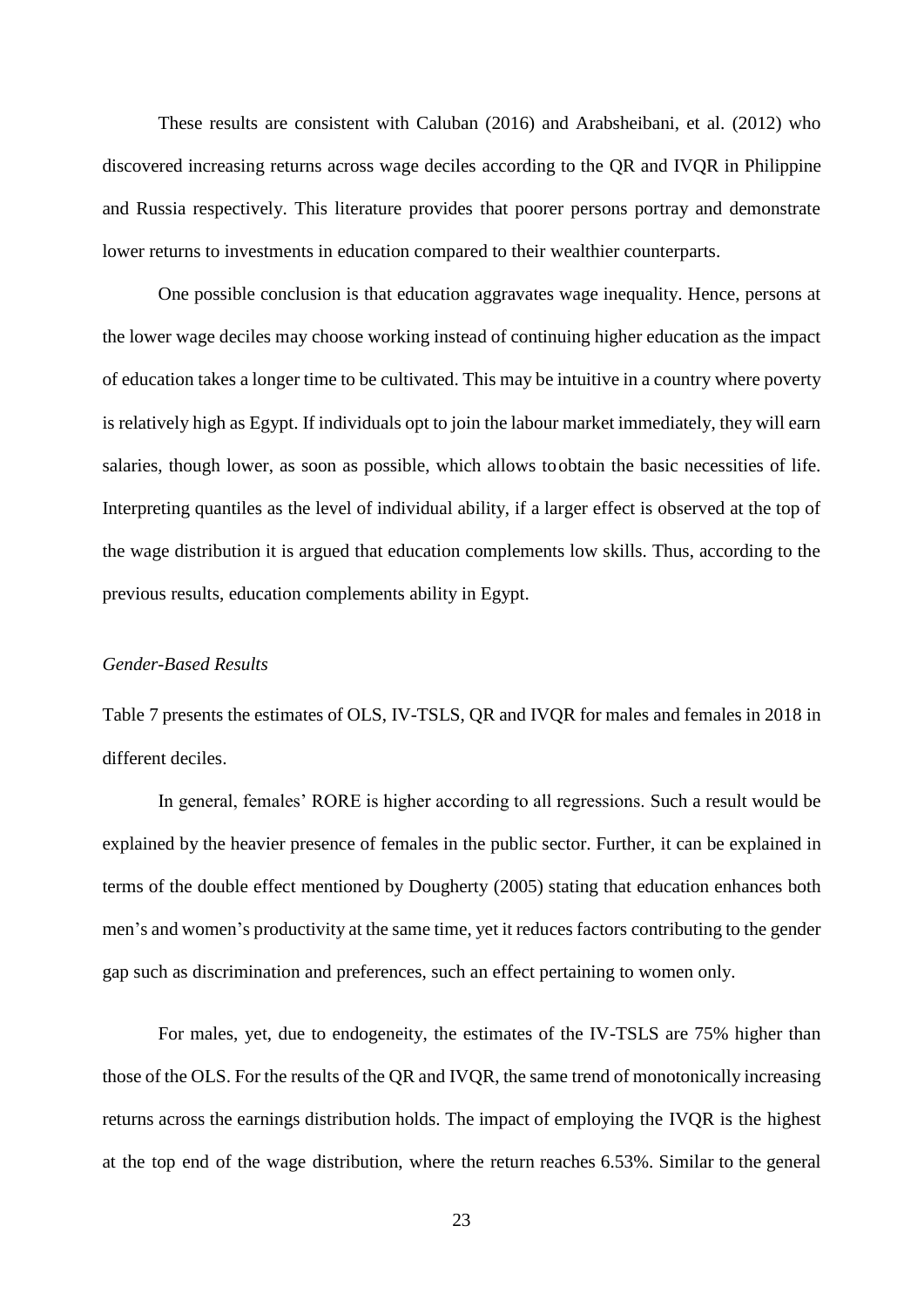findings in Egypt, male earnings are more pronounced for employees at the upper tail of the wage distribution.

Speaking about the female results, in the presence of endogeneity, the IV-TSLS coefficient is almost 57% higher than its OLS counterpart. Such findings uncover the magnitude of the effect of endogeneity existence in the model and the importance of addressing such problem to accurately estimate the RORE.

Regarding the QR and IVQR results, it is observed that the estimates of the IVQR are higher. Nevertheless, the returns to education exhibit the same trend based on both models. For instance, the RORE is decreasing over the wage distribution unlike the prevailing trend of the two previous models of Egypt and males. That is, the highest return of 12.49% is found at the lowest decile while the least return is 5.75% at the top decile.

Such results reveal that in terms of the ability interpretation, education is complementing little ability for male workers while it compensates it for females. Moreover, it indicates that education increases wages inequality for male employees, yet it lessens it among employed females. Hence, endeavours should be targeted to enhance the quality of education and invest more in those with lower ability - that is, compensatory education - could converse this trend. Further, female education is an essential step towards welfare and poverty alleviation. These outcomes are similar to the findings of Fiszbein, et al. (2007) in Argentina.

## *Region-Based Results*

In 1977, Michael Lipton studied urban bias theory arguing that there exists developmental bias towards urban regions in the third world countries. Consequently, rural regions turn out to be economically poorer. According to Lipton, the most vital battle that the government in less developed countries should care for is the one prevailing between the rural and urban areas. So, if persons residing in urban region have greater returns to schooling, then urban bias is present. As a result, we divided the studied data further into sub-samples of rural and urban classes to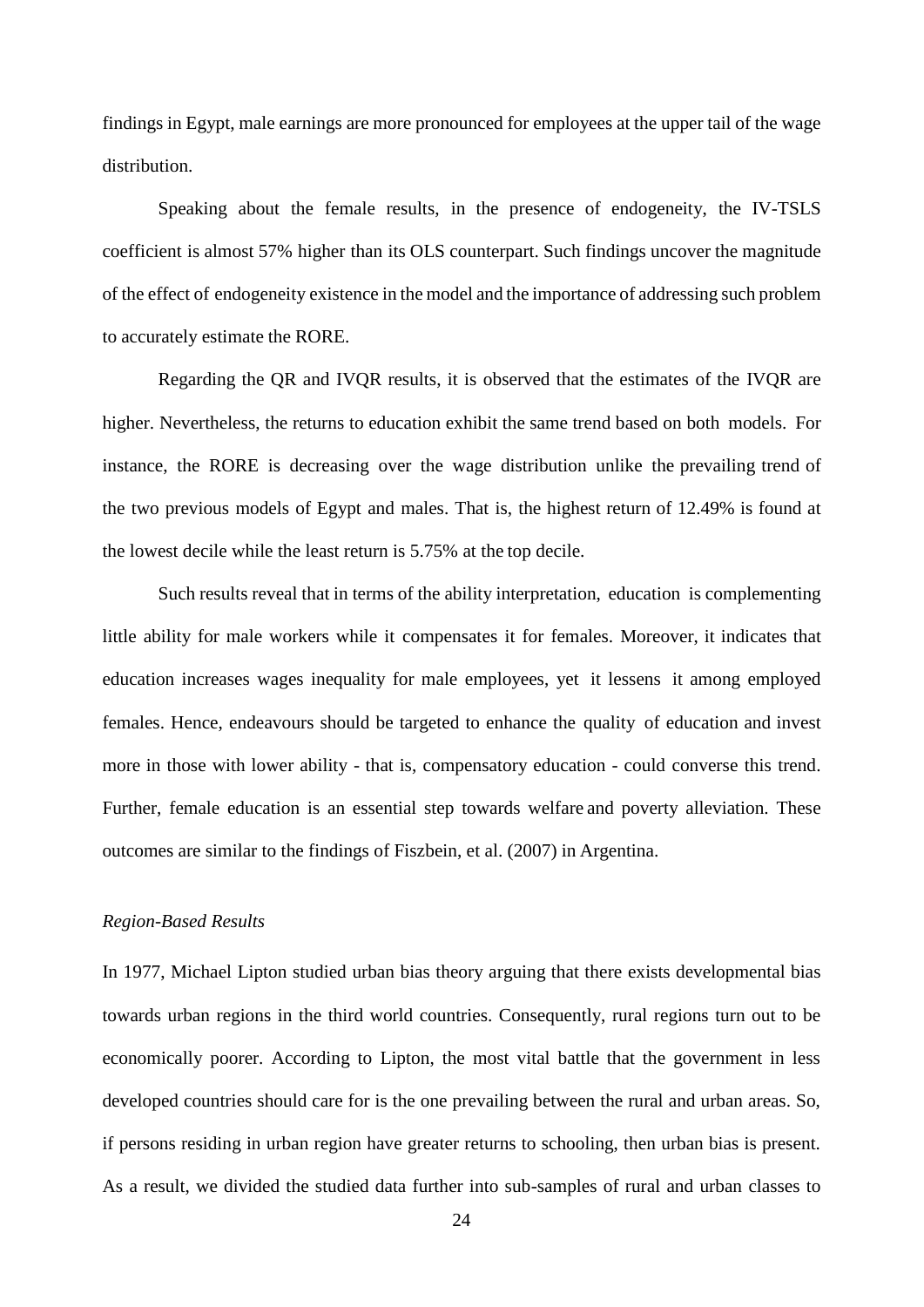check if urban bias occurs in Egypt. The results of OLS, TSLS, QR and IVQR for urban and rural areas in 2018 across different deciles are demonstrated in Table 7.

Based on the results of the four models, employees who live in urban areas have higher returns. In terms of the OLS, for individuals living in a rural area the wage will increase by 1.9% lower rate than their urban counterparts. This is in line with the theory of urban bias, as more resources such as higher paying jobs and better schools can be found in urban regions, as mentioned earlier.

For the rural area models, the estimates of the QR and IVQR are so close due to the absence of endogeinty problem. Besides, the results of the QR in rural areas show an upward trend. It is 2.27% at the lowest decile, increasing to 2.42% at the median and reaches 3.4% at the top decile. Meaning that education can raise wage inequality in the rural regions. Such finding may be ascribed to the low-skilled type of occupations such as agriculture, fishing and construction that are prevailing in the rural areas. As these are skill-oriented jobs where education has minor effect on wages.

On the other hand, the estimates of RORE of urban residents in 2018 are 4.75% and 9.68% based on the OLS and IV-TSLS respectively. Hence, the effect of endogeneity is obvious. In addition, the IVQR estimates are higher than the QR across all wage deciles. However, their results show a monotonically downward trend over the wage distribution. That is, estimated values of RORE are greater in the lower tail of the wage distribution. Hence, the least earners are rewarded by larger gains from pursuing an extra year of schooling: therefore, they should invest in their education to increase their wages in the long run. That is, education decreases wage inequality in urban areas unlike the case in rural regions.

This difference in returns may be due to the fact that large companies are usually located in urban areas, so highly educated individuals have better chances of finding good jobs that provide suitable returns to their education, whereas good opportunities are harder to find in rural areas. Moreover, quality of education is higher in urban areas.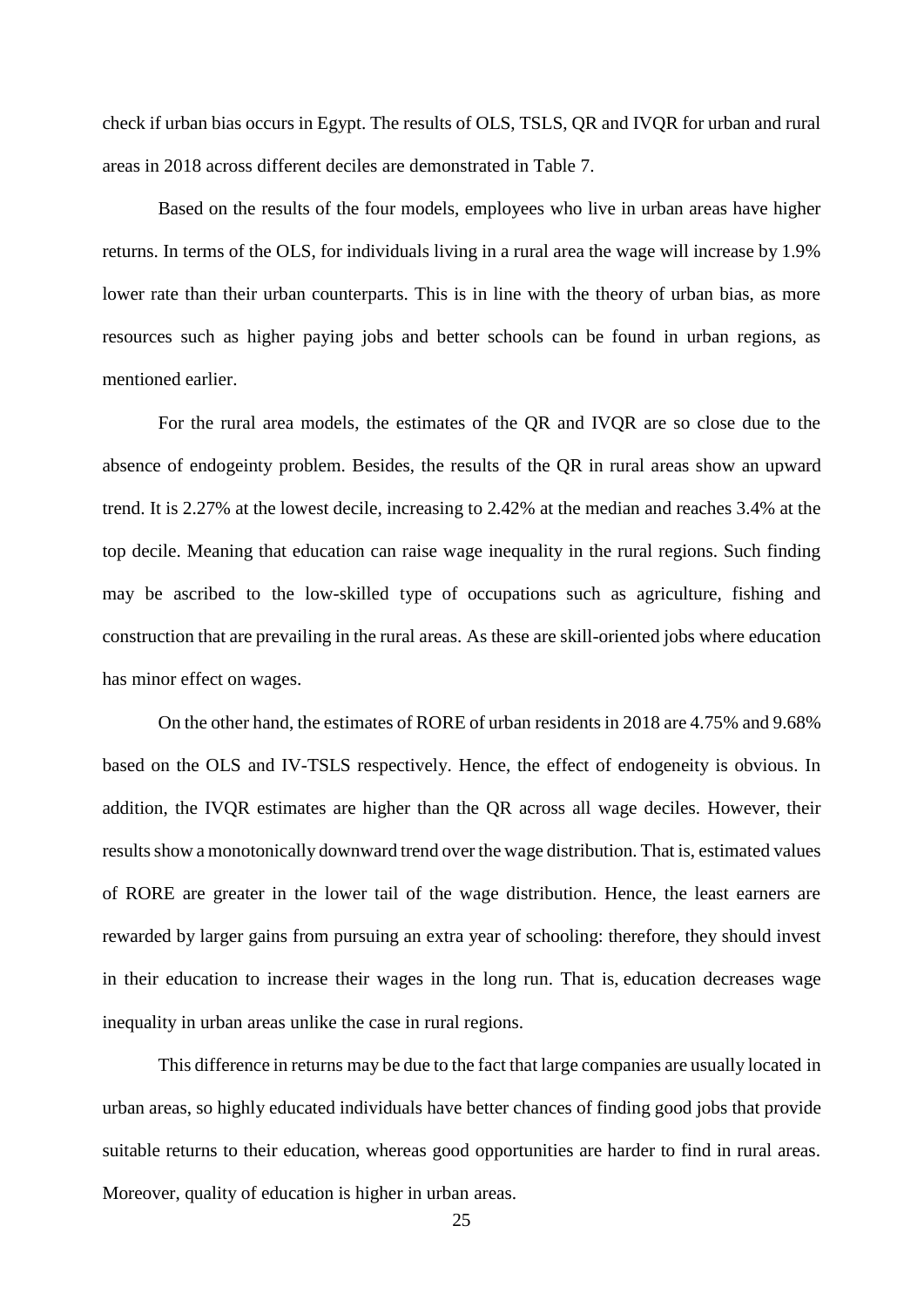#### **Conclusion**

The aim of this study is providing updated estimates for the RORE in Egypt across genders, regions, and in different wage deciles and to address the major issues of heterogeneous returns to education and endogeneity of educational attainment. This is achieved through the utilization of the latest available issues of the HLFS and ELMPS from 2008 to 2018, as well as the application of OLS, IV-TSLS, QR and IVQR models to several different model specifications.

Our findings reveal that the average RORE in Egypt in the last decade ranged between 3.5% and 8.5%, falling below the global average of 8.8%. This could be related to the quality of the Egyptian educational system. Employers do not consider academic attainment to be a sufficient indicator for a prospective employee's skill and talent and may resort to personal screening and interviewing as an alternative. Another possibility is a mismatch between the supply and demand of graduates in the Egyptian labour market at tertiary level. The results also indicated that the highest return is associated with tertiary level. Education at the basic levels generally provides a range of social and nonmarket benefits while at the higher levels, most of the benefit is private and market-related. These results can also point to increasing emphasis being placed by employers on higher qualifications, with the best candidates being the ones to pursue education up to the tertiary levels where admission is competitive. Upon accounting for endogeneity through IV-TSLS, in accordance with the literature, the study's estimates of RORE found to be higher than the OLS by 76% in 2018. Reviewing the literature, Card (1999) revealed that the IV coefficients are 20-40% larger than their OLS counterparts. Such conclusion was also confirmed by Trostel et al. (2002).

Further, the results add significant evidence to the literature that the causal effect of education is not similar and that for each person, the effect may differ from the estimates broadly reported from the OLS or the IV-TSLS. That is, the returns vary according to the individuals' position along the earnings distribution and their unobservable wage determinants.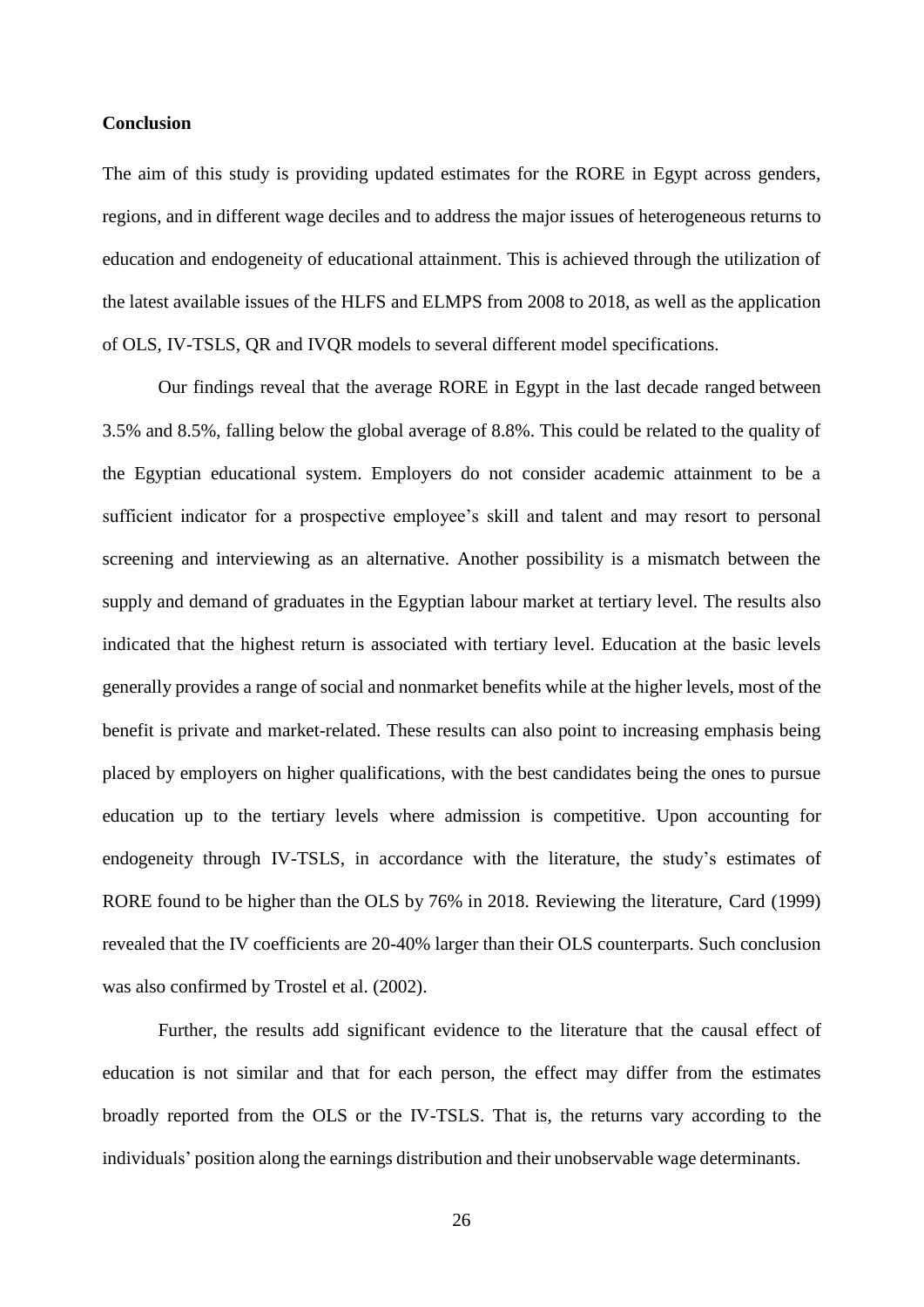The paper employed an IVQR technique that addresses the prevailing problems of heterogeneous returns to schooling and endogeneity of educational attainment at the same time along with the QR. The results of both models showed that returns exhibit an increasing pattern across the wage levels. In 2018 the RORE estimated by the IVQR is 5.37% at the bottom decile rising to 5.84% at the top quantile. The IVQR returns are higher than their QR counterparts across the wage distribution. Providing an affirmation that endogeneity presence biases the estimates of the RORE even over the levels of earnings distribution.

According to the literature, the quantiles can be interpreted as the standard of individual's ability. Hence, the study's results may be interpreted as the positive association between the returns and ability. In particular, the less able employees obtain lower marginal profits of education. In addition, as returns are higher towards the top deciles, this indicates complementarity between education and unobservable traits such as ability and skills.

One conclusion is that education exacerbates wage inequality. Thus, persons at the lower wage deciles choose working not continuing higher education as its impact takes a longer time to be cultivated. This may be intuitive in a country where poverty is relatively high as Egypt. Another conclusion is the support of the existence of *over-education*, which is a crisis of higher education in Egypt according to Habibi and El Hamidi (2016). So, an enormous number of university graduates are whether unemployed or overeducated working in jobs that do not require their high education and skills. This catastrophe is not merely a labour market issue due to weak economic growth as even if Egypt experiences powerful economic progress and a big number of occupations is provided, only a fraction will demand university graduates.

For gender, the RORE is always higher for females, meaning that female education is an essential step towards welfare. One possible explanation of the latter result as indicated by Dougherty (2005) is that the better educated a female is, the more likely she is to be able to resist discrimination. Besides, it was claimed that the better education of a female may encourage her to seek employment outside the low-paying traditionally female occupations. Additionally, it is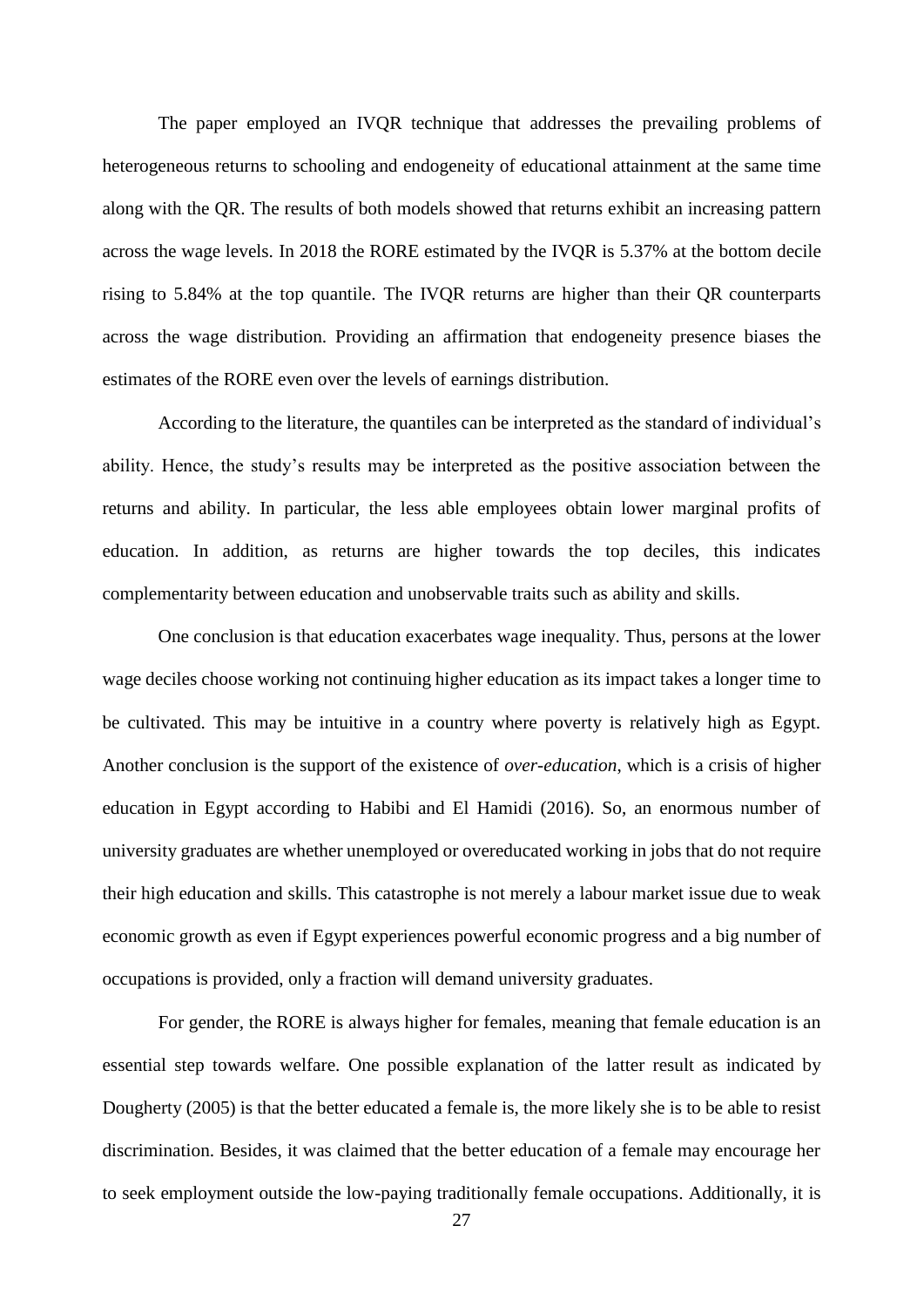possible that the better educated she is and the larger her potential earnings, the more capable she is of paying for childcare and other services that allow her to seek a wage offer that fully values her characteristics. Moreover, females usually choose to work in sectors where education is relatively highly valued.

In terms of the ability explanation, education is complementary to ability for males while it compensates it for females. Thus, investment in female education, is a very beneficial investment in Egypt that should be set as a developmental priority with several policies encouraging female school enrolment, whether through social security programs or societal awareness campaigns improving access to education. This result may be due to females' low labour market participation. If wages are less than expected, women prefer to take care of their family, as it is their main role according to the norms and values of the Egyptian society. However, men are responsible for spending on their families.

The RORE was found to be higher in urban areas providing an evidence that there exists developmental bias towards urban regions in Egypt. The results of the QR and IVQR in terms of the ability explanation provide that education complements low ability in rural areas while it compensates it in urban areas. This undermines the value of education in areas where little benefit would come from schooling, leading to inefficiency, as well as encourages migration to urban cities, which further exacerbates the problem of centralization and over populous cities. When faced with this issue, policy makers have the choice to provide incentives for employers to base their investments in rural areas, through tax cuts as an example as a step towards achieving equality of opportunity and nation-wide development.

Some areas have not been addressed and would be considered in future work. The comparison between RORE in Egypt and other countries in the MENA region or other regions can be examined. Once good data are available, the quality of education is an important factor to be included.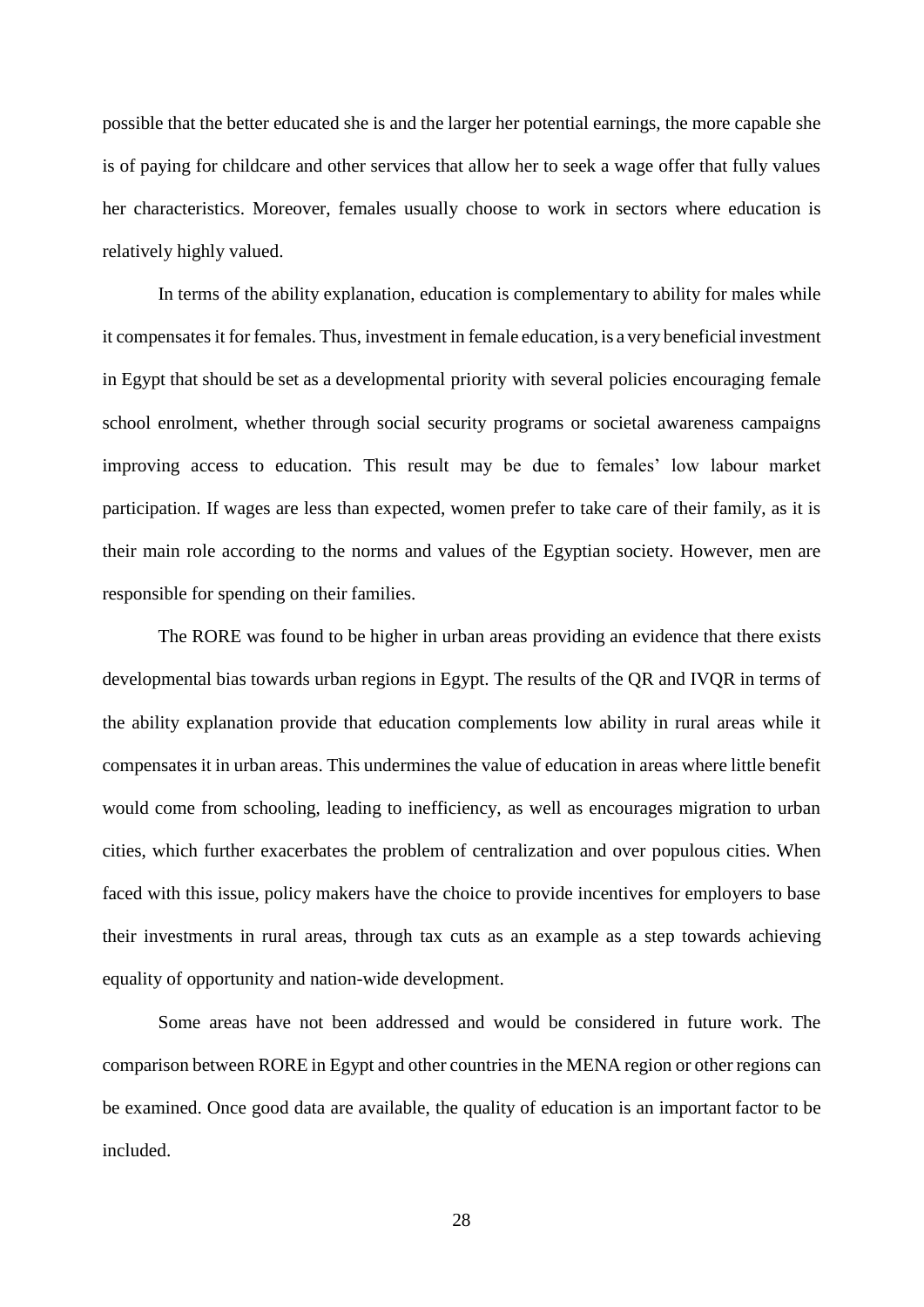## **References**

- Arabsheibani, G., Carneiro, F. & Henley, A. (2003). Human Capital and Earnings Inequality in Brazil, 1988–98: Quantile Regression Evidence. The World Bank.
- Arabsheibani, G.R. and Staneva, A. (2012). Returns to education in Russia: Where there is risky sexual behaviour there is also an instrument.
- Assaad, R., Aydemir, A., Dayioglu, M., & Kirdar, G. (2016, May). Returns to schooling in Egypt. In *Economic Research Forum Working Papers* (No. 1000).
- Balestra, S., & Backes-Gellner, U. (2017). Heterogeneous returns to education over the wage distribution: Who profits the most?. *Labour Economics*, *44*, 89-105.
- Barouni, M. & Broecke, S. (2014). The returns to education in Africa: Some new estimates. The Journal of Development Studies, 50(12), pp.1593-1613.
- Caluban, P.T.T. (2016). The Impact of Education on Wage Inequality in the Philippines: A Two-Stage Quantile Regression Approach (Doctoral dissertation, De La Salle University-Manila).
- Card, D. (1999). The causal effect of education on earnings. In Handbook of labor economics (Vol. 3, pp. 1801-1863). Elsevier.
- Chernozhukov, V. and Hansen, C. (2008). Instrumental variable quantile regression: A robust inference approach. Journal of Econometrics, 142(1), pp.379-398.
- Chernozhukov, V. and Hansen, C. (2013). Quantile models with endogeneity. *Annu. Rev. Econ.*, *5*(1), pp.57-81.
- Chletsos, M. and Roupakias, S. (2018). Education and wage inequality before and during the fiscal crisis: A quantile regression analysis for Greece 2006-2016.
- Colclough, C., Kingdon, G. & Patrinos, H. (2010). The changing pattern of wage returns to education and its implications. Development Policy Review, 28(6), pp.733-747.
- Dougherty, C. (2005). Why are the returns to schooling higher for women than for men?. *Journal of Human Resources*, *40*(4), 969-988.
- Economic Research Forum and Central Agency For Public Mobilization & Statistics (CAPMAS), Egypt labor Market Panel Survey, ELMPS (2018), Version 2.0 of the Licensed data files (October, 2019), provided by the Economic Research Forum. <http://www.erfdataportal.com/index.php/catalog>
- Economic Research Forum and Central Agency For Public Mobilization & Statistics (CAPMAS), Egypt labor Market Panel Survey, ELMPS (2012), Version 3.0 of the Licensed data files (November, 2013), provided by the Economic Research Forum. <http://www.erfdataportal.com/index.php/catalog>
- Elbadawy, A. (2015). Education in Egypt: Improvements in attainment, problems with quality and inequality. The Egyptian labor market in an era of revolution, 127.
- El-Hamidi, F. (2006). General or vocational schooling? Evidence on school choice, returns, and'sheepskin'effects from Egypt 1998. *Journal of Economic Policy Reform*, *9*(2), 157- 176.
- Elsayed, A., & Marie, O. (2021). Less school (costs), more (female) education? Lessons from Egypt reducing years of compulsory schooling.
- Fink, G. & Peet, E. (2016). Returns to Education in Low and Middle-Income Countries: Evidence from the Living Standards and Measurement Surveys (No. 12014). Program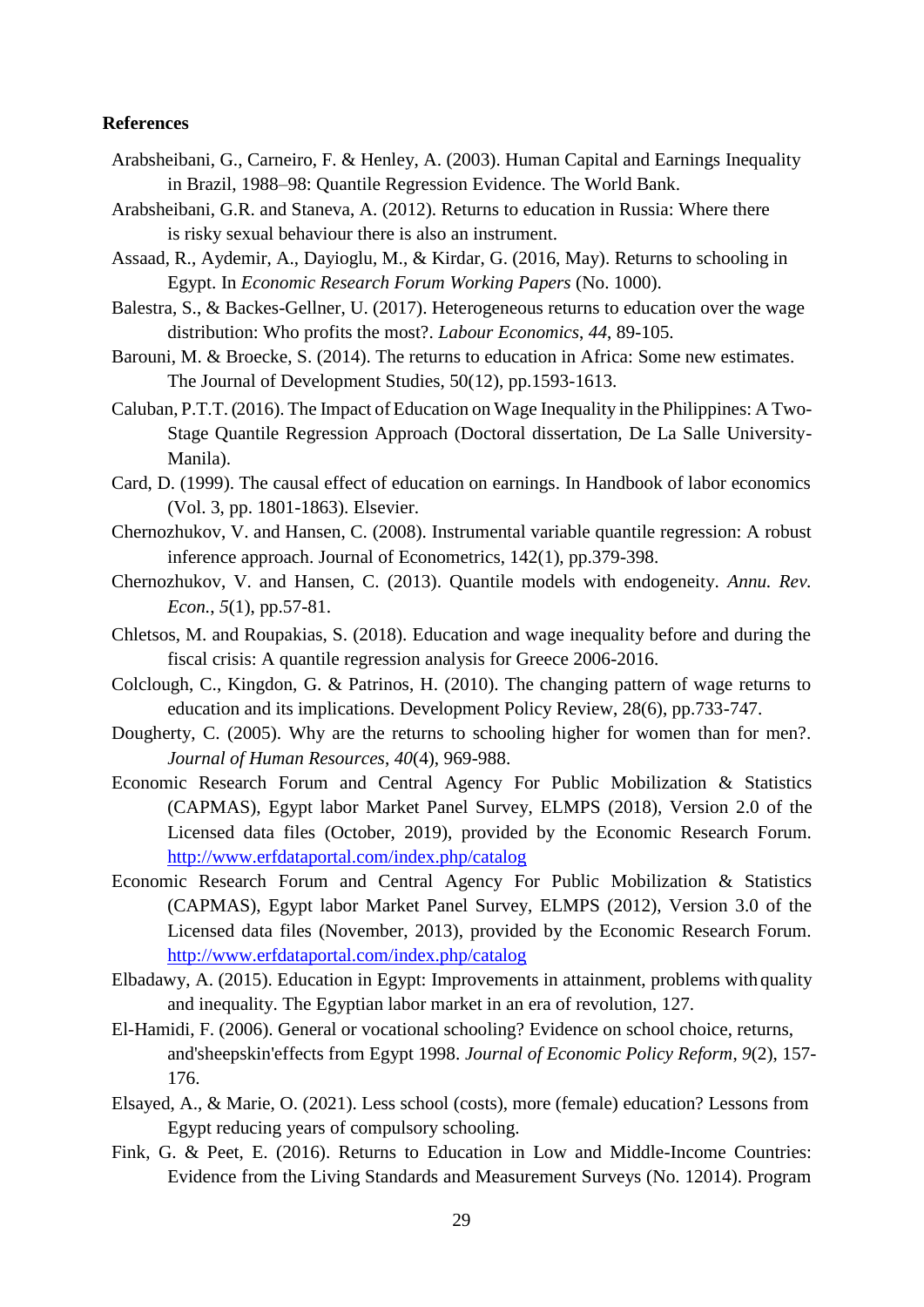on the Global Demography of Aging.

- Fiszbein, A., Giovagnoli, P.I. & Patrinos, H.A. (2007). Estimating the returns to education in Argentina using quantile regression analysis: 1992-2002. Económica, 53.
- Habibi, N., & El Hamidi, F. (2016). Why are Egyptian youth burning their university diplomas? The overeducation crisis in Egypt.
- Harmon, C., Oosterbeek, H., & Walker, I. (2003). The returns to education: Microeconomics. Journal of economic surveys, 17(2), 115-156.
- Jemmali, H., & El Hamidi, F. (2018, September). Does it Still Pay to Go to College in Egypt? Decomposition Analysis of Wage Differentials For College and Non-College Graduates. In *Economic Research Forum, Working Paper* (No. 1224).
- Knight, J. & Song, L. (2003). Increasing urban wage inequality in China: Extent, elements and evaluation. Economics of Transition, 11(4), pp.597-619.
- Koenker, R. & Bassett Jr, G. (1978). Regression quantiles. Econometrica: journal of the Econometric Society, pp.33-50.
- Krafft, C. (2013). Is school the best route to skills? Returns to vocational school and vocational skills in Egypt (No. 2013-09). Minnesota Population Center Working Paper Series.
- Lipton, M. (1977). *Why poor people stay poor: a study of urban bias in world development*. Temple Smith; Australian National University Press.
- Martens, E.P., Pestman, W.R., de Boer, A., Belitser, S.V. and Klungel, O.H. (2006). Instrumental variables: application and limitations. *Epidemiology*, pp.260-267.
- Martins, P. S., & Pereira, P. T. (2004). Does education reduce wage inequality? Quantile regression evidence from 16 countries. *Labour economics*, *11*(3), 355-371.
- Mincer, J. (1974). Schooling, Experience, and Earnings. Human Behavior & Social Institutions No. 2.
- Montenegro, C.E. & Patrinos, H.A. (2014). Comparable estimates of returns to schooling around the world. The World Bank.
- Mwabu, G. & Schultz, T.P. (1996). Education returns across quantiles of the wage function: alternative explanations for returns to education by race in South Africa. The American Economic Review, 86(2), pp.335-339.
- OAMDI, 2016. Harmonized Labor Force Surveys (HLFS), [http://erf.org.eg/data-portal/.](http://erf.org.eg/data-portal/) Version 1.0 of Licensed Data Files; LFS 2013- Central Agency for Public Mobilization and Statistics (CAPMAS). Egypt: Economic Research Forum (ERF).
- OAMDI, 2016. Harmonized Labor Force Surveys (HLFS), [http://erf.org.eg/data-portal/.](http://erf.org.eg/data-portal/) Version 1.0 of Licensed Data Files; LFS 2012- Central Agency for Public Mobilization and Statistics (CAPMAS). Egypt: Economic Research Forum (ERF).
- OAMDI, 2018. Harmonized Labor Force Surveys (HLFS), [http://erf.org.eg/data-portal/.](http://erf.org.eg/data-portal/) Version 1.0 of Licensed Data Files; LFS 2016- Central Agency for Public Mobilization and Statistics (CAPMAS). Egypt: Economic Research Forum (ERF).
- OAMDI, 2018. Harmonized Labor Force Surveys (HLFS), [http://erf.org.eg/data-portal/.](http://erf.org.eg/data-portal/) Version 1.0 of Licensed Data Files; LFS 2015- Central Agency for Public Mobilization and Statistics (CAPMAS). Egypt: Economic Research Forum (ERF).
- OAMDI, 2018. Harmonized Labor Force Surveys (HLFS), [http://erf.org.eg/data-portal/.](http://erf.org.eg/data-portal/) Version 1.0 of Licensed Data Files; LFS 2010- Central Agency for Public Mobilization and Statistics (CAPMAS). Egypt: Economic Research Forum (ERF).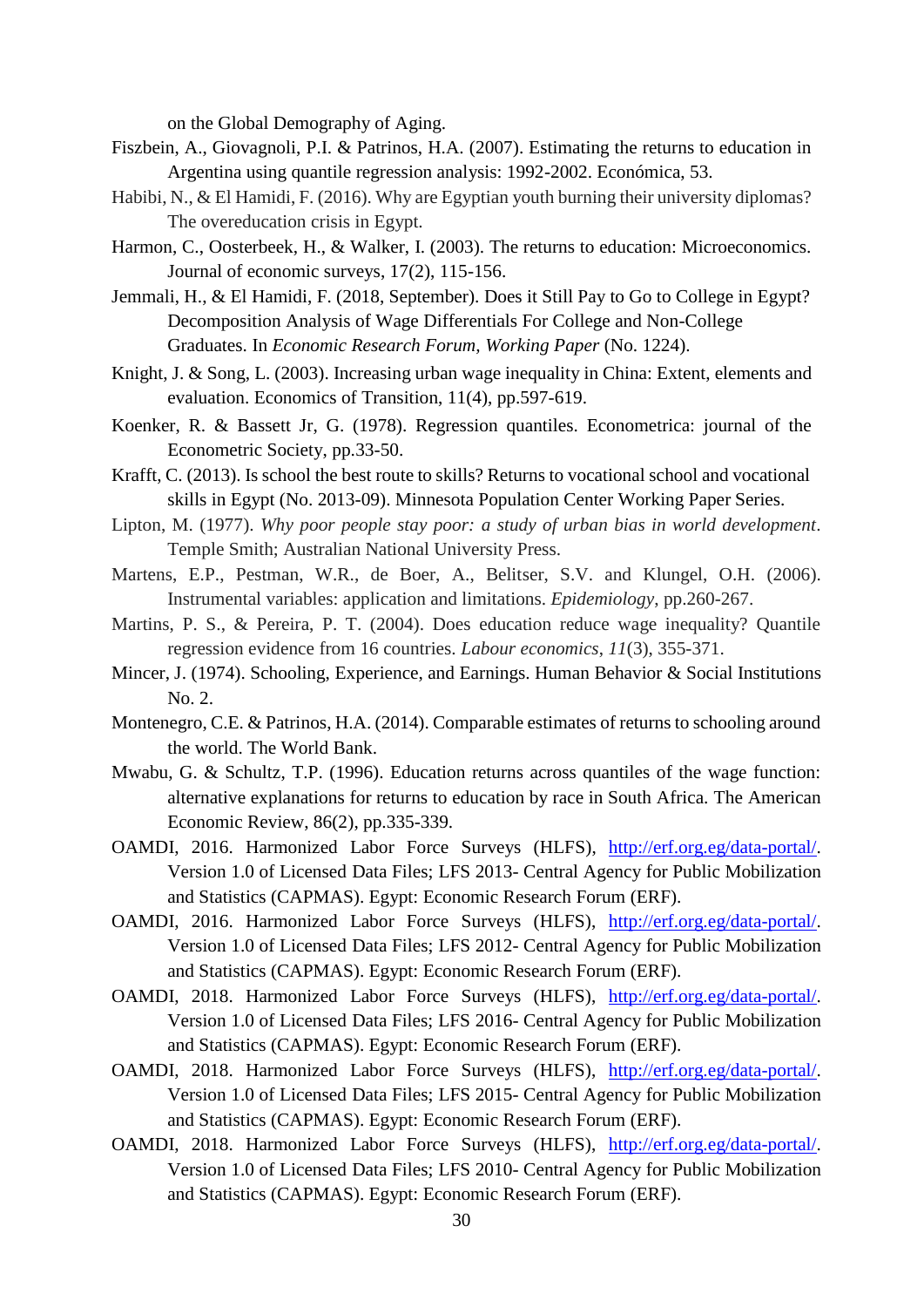- OAMDI, 2019. Harmonized Labor Force Surveys (HLFS), [http://erf.org.eg/data-portal/.](http://erf.org.eg/data-portal/) Version 1.0 of Licensed Data Files; LFS 2017- Central Agency for Public Mobilization and Statistics (CAPMAS). Egypt: Economic Research Forum (ERF).
- OAMDI, 2019. Harmonized Labor Force Surveys (HLFS), [http://erf.org.eg/data-portal/.](http://erf.org.eg/data-portal/) Version 1.0 of Licensed Data Files; LFS 2008- Central Agency for Public Mobilization and Statistics (CAPMAS). Egypt: Economic Research Forum (ERF).
- Patrinos, H.A., Psacharopoulos, G. & Tansel, A. (2019). Returns to Investment in Education: The Case of Turkey. The World Bank.
- Psacharopoulos, G. & Patrinos\*, H.A. (2004). Returns to investment in education: a further update. Education economics, 12(2), pp.111-134.
- Psacharopoulos, G. & Patrinos, H.A. (2018). Returns to investment in education.
- Psacharopoulos, G. (1994). Returns to investment in education: A global update. World development, 22(9), pp.1325-1343.
- Rizk, R. (2019). Returns to education in MENA countries: a continuing story of underachievement. International Journal of Education Economics and Development, 10(4), pp.427-448.
- Salehi-isfahani, D. (2009). Education and Earnings in the Middle East: A Comparative Study of Returns to Schooling. In Economic Research Forum Working Paper (No. 504).
- Salehi-Isfahani, D., Tunali, I., & Assaad, R. (2009). A comparative study of returns to education of urban men in Egypt, Iran, and Turkey. *Middle East Development Journal*, *1*(2), 145-187.
- Trostel, P., Walker, I. and Woolley, P. (2002). Estimates of the economic return to schooling for 28 countries. Labour economics, 9(1), pp.1-16.
- Tzannatos, Z., Diwan, I. & Ahad, J.A. (2016). Rates of Return to Education in Twenty Two Arab Countries: an Update and Comparison between MENA and the Rest of the World. In Economic Research Forum, Working Paper (No. 1007).

Walker, I. & Zhu, Y. (2001). The returns to education: Evidence from the Labour Force Surveys.

Wang, L. (2013). How does education affect the earnings distribution in urban China? Oxford Bulletin of Economics and Statistics, 75(3), pp.435-454.

# *List of Tables*

|       |       | $\cdots$<br>RORE(%) |        |                |
|-------|-------|---------------------|--------|----------------|
| Years | Total | Male                | Female | Source of data |
| 2008  | 2.65  | 2.64                | 5.41   | <b>HLFS</b>    |
| 2010  | 4.31  | 4.35                | 6.96   | <b>HLFS</b>    |
| 2012  | 10.8  | 11.17               | 12.22  | <b>HLFS</b>    |
| 2013  | 5.50  | 5.44                | 8.59   | <b>HLFS</b>    |
| 2015  | 6.16  | 5.84                | 9.41   | <b>HLFS</b>    |
| 2016  | 4.16  | 3.94                | 6.06   | <b>HLFS</b>    |
| 2017  | 3.78  | 3.62                | 5.35   | <b>HLFS</b>    |
| 2018  | 3.30  | 3.10                | 6.27   | <b>HLFS</b>    |

Table 1: Rate of Return to Schooling (2008-2018)

Table 2: Annualized Marginal Returns by Educational Level (2018, 2017, 2013, 2012)

| <b>Level of Schooling</b>           | 2018 | 2017 | 2013 | 2012 |
|-------------------------------------|------|------|------|------|
| <b>Primary Vs. Read &amp; Write</b> | 0.04 | 0.74 |      | .40  |
| <b>Preparatory Vs. Primary</b>      |      | 4.44 | 3.67 | 2.20 |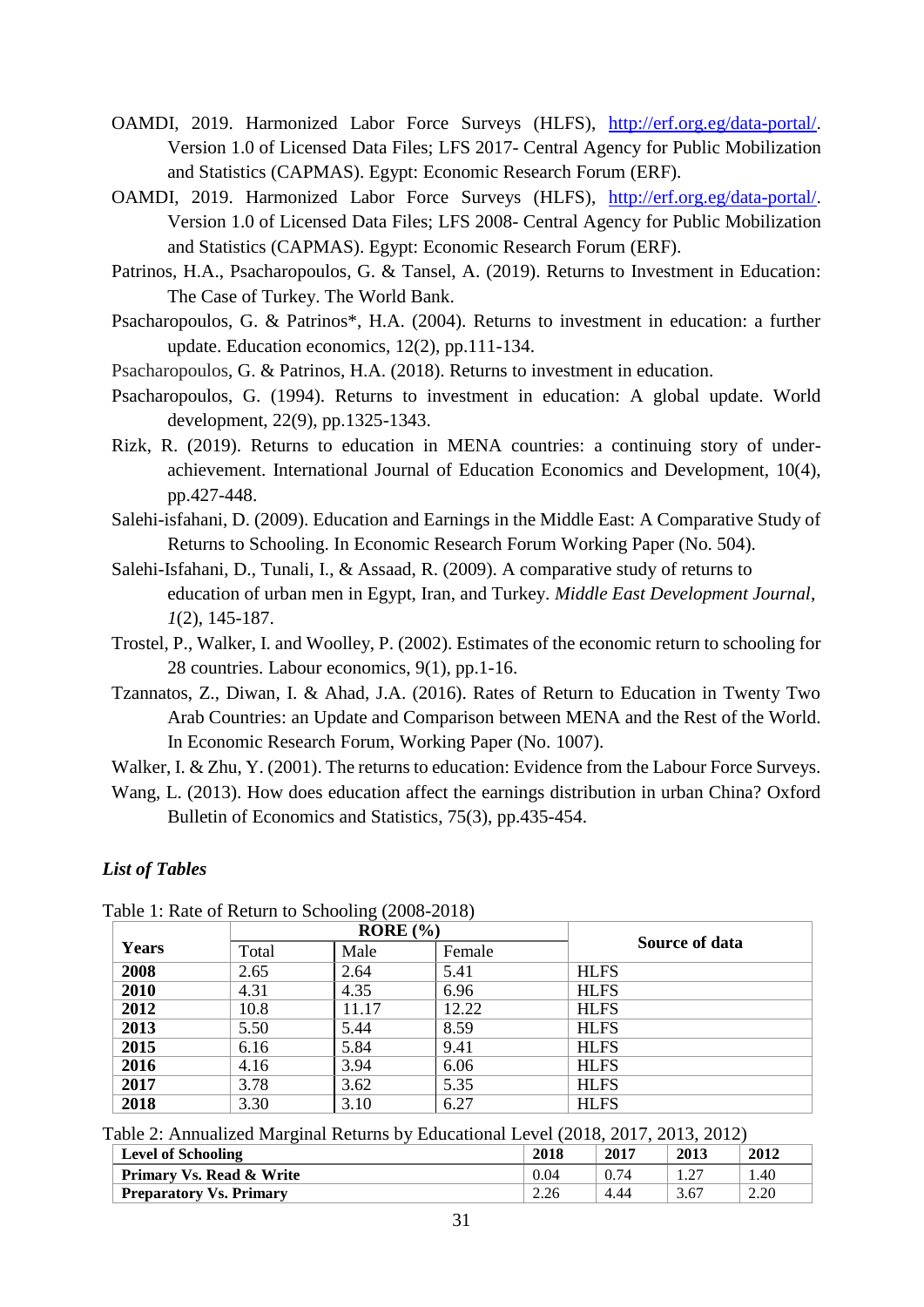| <b>Academic Secondary Vs. Preparatory</b>   | 4.41 | 2.21 | 5.20 | 5.33 |
|---------------------------------------------|------|------|------|------|
| <b>Vocational Secondary Vs. Preparatory</b> | 3.14 | 2.89 | 5.70 | 4.23 |
| <b>Post-Secondary Vs. Secondary</b>         | 7.30 | 6.07 | 8.08 | 5.58 |
| <b>University Vs. Academic Secondary</b>    | 5.80 | 6.36 | 8.08 | 8.15 |

# Table 3: Returns to Education by Level of Education and Gender (2018)

|                                 |         | $RORE(\%)$ |
|---------------------------------|---------|------------|
| <b>Educational Level</b>        | Male    | Female     |
| <b>Reads &amp; Writes</b>       | 6.84    | $4.15*$    |
| <b>Primary</b>                  | $4.81*$ | 37.69      |
| <b>Preparatory</b>              | 12.78   | 31.12      |
| <b>General secondary</b>        | 26.18   | 59.38      |
| <b>Vocational secondary</b>     | 21.12   | 61.20      |
| <b>Post-secondary institute</b> | 38.59   | 86.53      |
| <b>University</b>               | 50.32   | 99.34      |

\*Insignificant coefficients.

# Table 4: Models' Instruments, 2018

| <b>Model</b> | <b>Instruments</b>                                     |
|--------------|--------------------------------------------------------|
| <b>Total</b> | Mother education and father education                  |
| Female       | Father education and household size                    |
| <b>Male</b>  | Mother education and father education                  |
| <b>Urban</b> | Mother employment, mother education and household size |
| <b>Rural</b> | Mother education and father education                  |

## Table 5: First Stage Regression, 2018 (Years of schooling is the dependent variable)

| <b>Total</b> |                     | <b>Male</b> |                     | <b>Female</b> |                     | <b>Urban</b> |                     | <b>Rural</b> |                     |  |
|--------------|---------------------|-------------|---------------------|---------------|---------------------|--------------|---------------------|--------------|---------------------|--|
| T            | 0.050<br>(0.000)    | T           | 0.020<br>(0.089)    | T             | 0.183<br>(0.000)    | T            | 0.116<br>(0.000)    | T            | $-0.014$<br>(0.332) |  |
| $T^2$        | $-0.004$<br>(0.000) | $T^2$       | $-0.004$<br>(0.000) | $T^2$         | $-0.007$<br>(0.000) | $T^2$        | $-0.005$<br>(0.000) | $T^2$        | $-0.003$<br>(0.000) |  |
| Mother       | 0.218               | Mother      | 0.207               | Household     | $-0.480$            | Mother       | 0.248               | Mother       | 0.135               |  |
| Education    | (0.000)             | Education   | (0.000)             | <b>Size</b>   | (0.000)             | Employment   | (0.000)             | Education    | (0.074)             |  |
| Father       | 1.003               | Father      | 0.953               | Father        | 0.865               | Mother       | 0.990               | Father       | 0.893               |  |
| Education    | (0.000)             | Education   | (0.000)             | Education     | (0.000)             | Education    | (0.000)             | Education    | (0.000)             |  |
|              |                     |             |                     |               |                     | Household    | $-0.081$            |              |                     |  |
|              |                     |             |                     |               |                     | <b>Size</b>  | (0.045)             |              |                     |  |
| Constant     | 8.690<br>(0.000)    | Constant    | 8.842<br>(0.000)    | Constant      | 12.257<br>(0.000)   | Constant     | 8.708<br>(0.000)    | Constant     | 9.421<br>(0.000)    |  |

# Table 6: Tests of Validity, 2018

| Model        | <b>Tests of Endogeneity</b>        |                     |                       | Tests of Over-<br>identifying Restrictions | Test of First-Stage Regression<br><b>Summary Statistics</b> |                     |  |
|--------------|------------------------------------|---------------------|-----------------------|--------------------------------------------|-------------------------------------------------------------|---------------------|--|
|              | Durbin<br>$\chi^2(1)$              | Wu-Hausman          | Sargan<br>$\chi^2(1)$ | Basmann<br>$\chi^2(1)$                     | Adjusted $\mathbb{R}^2$                                     | F-statistics        |  |
| <b>Total</b> | 27.066                             | $F(1,1066) = 7.1$   | 1.836                 | 1.835                                      | 0.32                                                        | $F(2,1066) = 741.3$ |  |
|              | (0.000)                            | (0.000)             | (0.176)               | (0.176)                                    | (0.000)                                                     | (0.000)             |  |
| <b>Male</b>  | 101.187                            | $F(1,8375) = 2.4$   | 3.008                 | 3.007                                      | 0.308                                                       | $F(2,9074) = 518.5$ |  |
|              | (0.000)                            | (0.000)             | (0.083)               | (0.083)                                    | (0.000)                                                     | (0.000)             |  |
| Female       | 12.582                             | $F(1,1583) = 12.6$  | 0.039                 | 0.039                                      | 0.366                                                       | $F(2,1583) = 139.3$ |  |
|              | (0.000)                            | (0.000)             | (0.844)               | (0.844)                                    | (0.000)                                                     | (0.000)             |  |
|              | 33.437                             | $F(1,4115) = 33.7$  | 4.165                 | 4.164                                      | 0.248                                                       | $F(3,4114) = 132.5$ |  |
|              | <b>Urban</b><br>(0.000)<br>(0.000) |                     | (0.1246)              | (0.1247)                                   | (0.000)                                                     | (0.000)             |  |
| <b>Rural</b> | 0.2558                             | $F(1,6541) = 0.256$ | 0.264                 | 0.264                                      | 0.305                                                       | $F(2,6541) = 222.2$ |  |
|              | (0.613)                            | (0.613)             | (0.607)               | (0.608)                                    | (0.000)                                                     | (0.000)             |  |

P-value is in parentheses.

# Table 7: Educational ROR (%) for all models (OLS, IV-TSLS, QR IVQR), 2018

|              |            |             | ОR      |        |        |        |      | <b>IVOR</b>   |        |        |        |        |
|--------------|------------|-------------|---------|--------|--------|--------|------|---------------|--------|--------|--------|--------|
| <b>Model</b> | <b>OLS</b> | IV-         | $0.1\,$ | 0.25   | 0.5    | 0.75   | 0.90 | 0.1           | 0.25   | 0.5    | 0.75   | 0.90   |
|              |            | <b>TSLS</b> | decile  | decile | decile | decile |      | decile decile | decile | decile | decile | decile |
| <b>Total</b> | 3.54       | 5.67        | 2.10    | 3.61   | ه ۱.۷  |        | 3.75 | 5 37<br>ر.ر   | 5.50   | 5.61   |        | 5.84   |